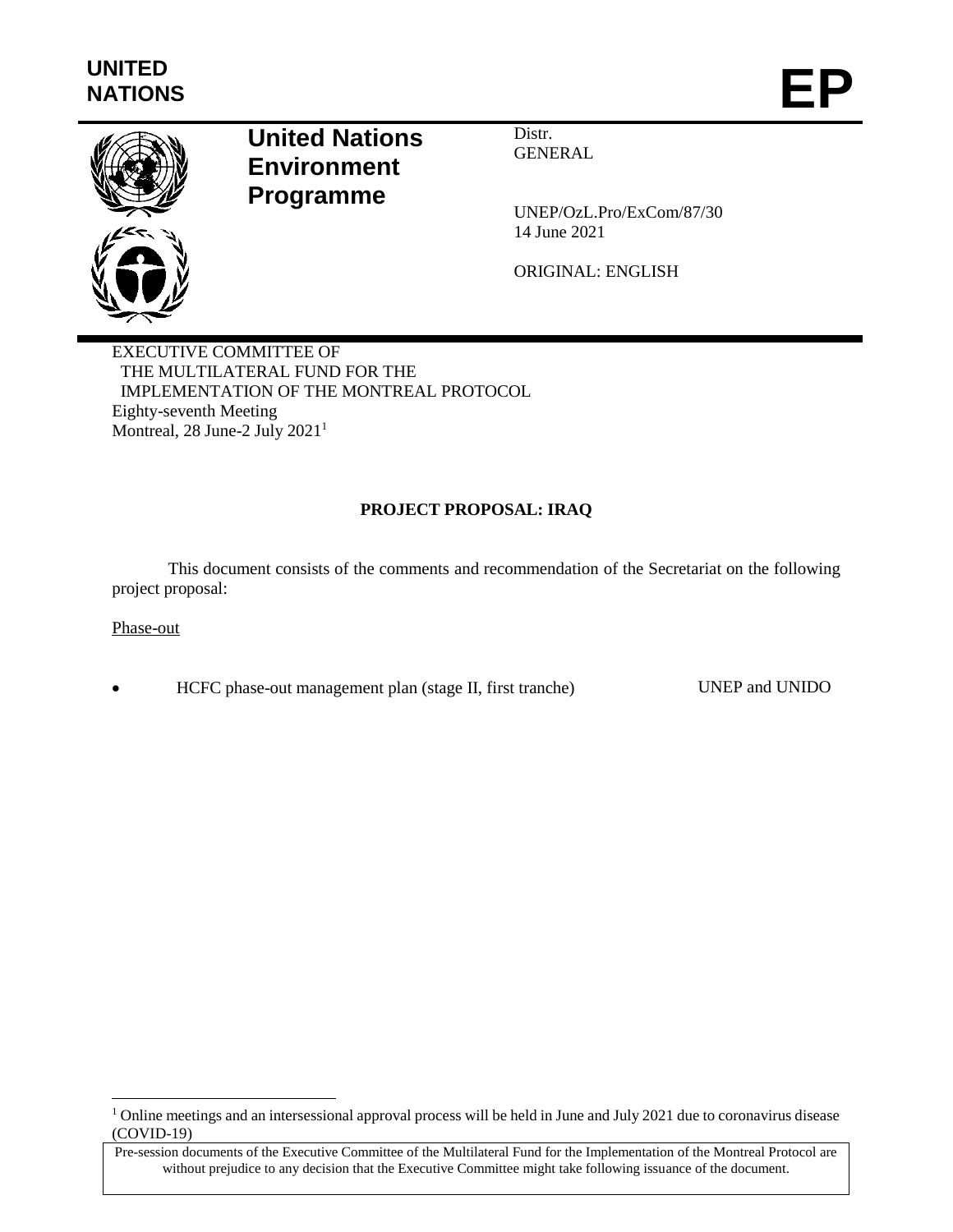# **PROJECT EVALUATION SHEET – MULTI-YEAR PROJECTS**

# **IRAQ**

| (I) PROJECT TITLE                                         |                                                 |      |          |               | <b>AGENCY</b> |            |         |     |                    |
|-----------------------------------------------------------|-------------------------------------------------|------|----------|---------------|---------------|------------|---------|-----|--------------------|
| UNEP (lead), UNIDO<br>HCFC phase-out plan (stage II)      |                                                 |      |          |               |               |            |         |     |                    |
|                                                           |                                                 |      |          |               |               |            |         |     |                    |
| (II) LATEST ARTICLE 7 DATA (Annex C Group I)              |                                                 |      |          |               |               | Year: 2020 |         |     | 66.39 (ODP tonnes) |
|                                                           |                                                 |      |          |               |               |            |         |     |                    |
| (III) LATEST COUNTRY PROGRAMME SECTORAL DATA (ODP tonnes) |                                                 |      |          |               |               |            |         |     | <b>Year: 2020</b>  |
| Chemical                                                  | Aerosol                                         | Foam | Fire-    | Refrigeration |               | Solvent    | Process | Lab | Total sector       |
|                                                           |                                                 |      | fighting |               |               |            | agent   | use | consumption        |
|                                                           |                                                 |      |          | Manufacturing | Servicing     |            |         |     |                    |
| $HCFC-22$                                                 |                                                 |      |          | 3.52          | 62.70         |            |         |     | 66.22              |
|                                                           |                                                 |      |          |               |               |            |         |     |                    |
|                                                           | $(TV)$ CONSUMPTION DATA $(DDP \nt^{\text{op}})$ |      |          |               |               |            |         |     |                    |

| $(IV)$ CONSUMPTION DATA (ODP tonnes)                 |        |                                                    |       |  |  |  |
|------------------------------------------------------|--------|----------------------------------------------------|-------|--|--|--|
| 2009 - 2010 baseline:                                | 108.38 | Starting point for sustained aggregate reductions: |       |  |  |  |
| <b>CONSUMPTION ELIGIBLE FOR FUNDING (ODP tonnes)</b> |        |                                                    |       |  |  |  |
| Already approved:                                    | 14.98  | Remaining:                                         | 93.40 |  |  |  |

| (V) BUSINESS PLAN |                            | 2021    | 2022 | 2023    | Total     |
|-------------------|----------------------------|---------|------|---------|-----------|
| UNEP              | ODS phase-out (ODP tonnes) | 8.00    |      | 8.90    | 16.90     |
|                   | Funding (US \$)            | 768,400 |      | 853.150 | 1,621,550 |
|                   | ODS phase-out (ODP tonnes) | 4.03    |      |         | 4.03      |
| <b>UNIDO</b>      | Funding (US \$)            | 376,250 |      |         | 376,250   |

|                                                    | (VI) PROJECT DATA                          |                                            | 2021    | 2022      | 2023      | 2024     | 2025      | <b>Total</b> |
|----------------------------------------------------|--------------------------------------------|--------------------------------------------|---------|-----------|-----------|----------|-----------|--------------|
| Montreal Protocol consumption limits               |                                            | 70.46                                      | 70.46   | 70.46     | 70.46     | 35.23    | n/a       |              |
|                                                    |                                            | Maximum allowable consumption (ODP tonnes) | 66.40   | 66.40     | 66.40     | 66.40    | 33.60     | n/a          |
| Projects                                           | <b>UNEP</b>                                | Project costs                              | 335,000 | 585,000   | 655,000   |          | 265,000   | 1,840,000    |
| costs<br>requested in                              |                                            | Support costs                              | 38,671  | 67,529    | 75,610    | 0        | 30,590    | 212,400      |
| principle<br>$(US \$                               | <b>UNIDO</b>                               | Project costs                              | 25,000  | 320,000   | 355,000   | $\theta$ | 210,000   | 910,000      |
|                                                    |                                            | Support costs                              | 1,750   | 22,400    | 24,850    | 0        | 14.700    | 63,700       |
| Total project costs requested in principle (US \$) |                                            | 360,000                                    | 905,000 | 1,010,000 | $\theta$  | 475,000  | 2,750,000 |              |
| Total support costs requested in principle (US \$) |                                            | 40,421                                     | 89.929  | 100,460   |           | 45,290   | 276,100   |              |
|                                                    | Total funds requested in principle (US \$) |                                            | 400,421 | 994,929   | 1,110,460 | $\Omega$ | 520,290   | 3,026,100    |

| (VII) Request for approval of funding for the first tranche (2021) |                                |                       |  |  |  |
|--------------------------------------------------------------------|--------------------------------|-----------------------|--|--|--|
| Agencv                                                             | <b>Funds requested (US \$)</b> | Support costs (US \$) |  |  |  |
| <b>UNEP</b>                                                        | 335,000                        | 38,671                |  |  |  |
| <b>UNIDO</b>                                                       | 25,000                         | 1,750                 |  |  |  |
| Total                                                              | 360,000                        | 40.421                |  |  |  |

| Secretariat's recommendation: | Individual consideration |
|-------------------------------|--------------------------|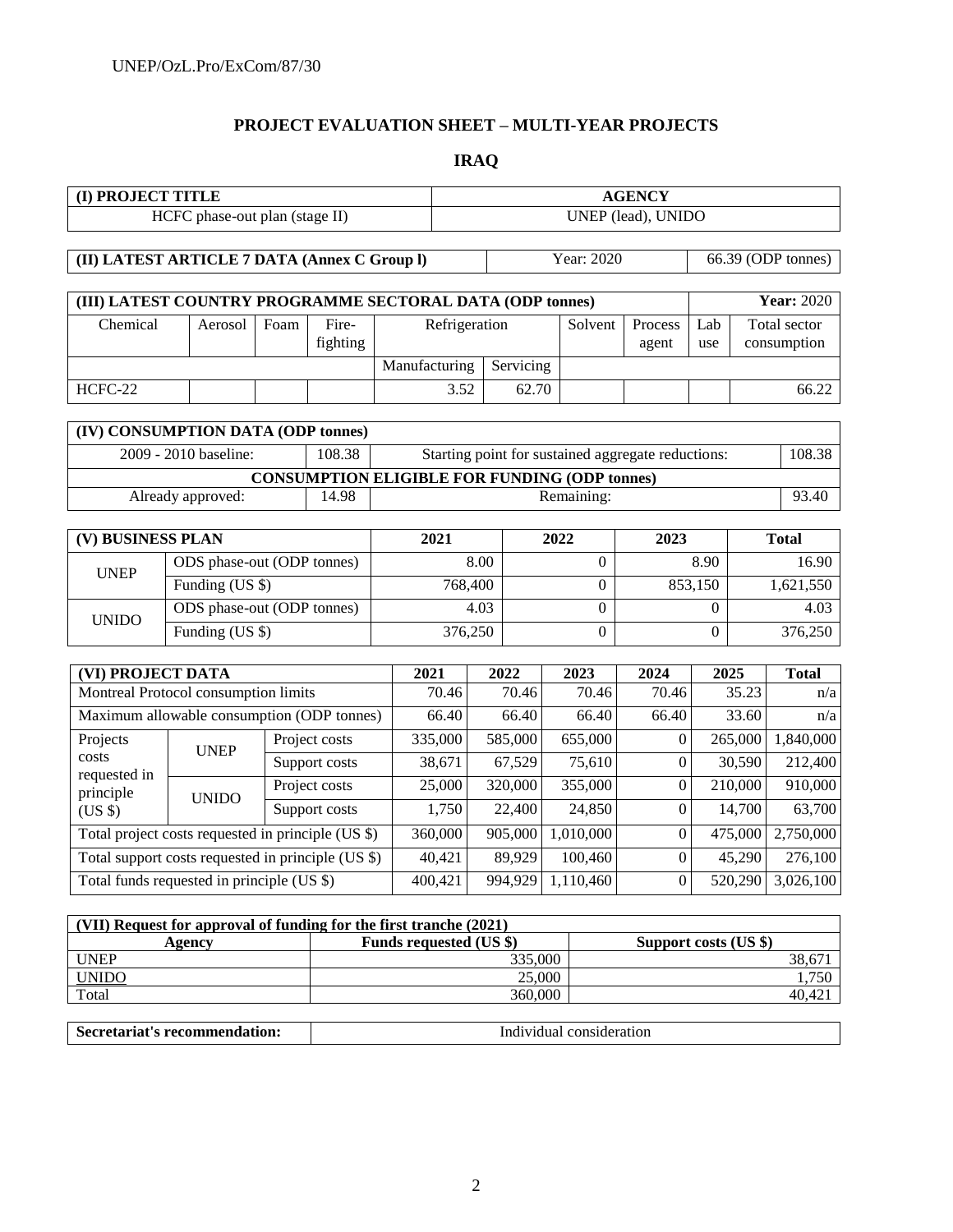# **PROJECT DESCRIPTION**

#### **Background**

1. On behalf of the Government of Iraq, UNEP as the lead implementing agency has submitted a request for stage II of the HCFC phase-out management plan (HPMP), at a total cost of US \$3,197,750, consisting of US \$2,025,000, plus agency support costs of US \$263,250 for UNEP, and US \$850,000, plus agency support costs of US \$59,500 for UNIDO, as originally submitted.<sup>2</sup> The implementation of stage II of the HPMP will phase out 32.79 ODP tonnes of HCFCs to meet 69 per cent reduction in HCFC consumption by 2025, as originally submitted.

2. The first tranche of stage II of the HPMP being requested at this meeting amounts to US \$1,137,550, consisting of US \$680,000, plus agency support costs of US \$88,400 for UNEP, and US \$345,000, plus agency support costs of US \$24,150 for UNIDO, as originally submitted.

#### **Status of implementation of stage I of the HPMP**

3. Stage I of the HPMP for Iraq was approved at the  $65<sup>th</sup>$  meeting at a total cost of US \$1,180,000. plus agency support costs,<sup>3</sup> to meet a 13.82 per cent reduction from the baseline by 2015 by phasing out 14.98 ODP tonnes of HCFCs used in the refrigeration and air-conditioning (RAC) servicing sector. Further to extensions in the date of completion granted at the  $74^{\text{th}}$ ,  $84^{\text{th}}$  and  $86^{\text{th}}$  meetings<sup>4</sup>, stage I of the HPMP will be completed by 31 December 2021.

#### HCFC consumption

l

4. The Government of Iraq reported a consumption of 66.39 ODP tonnes of HCFC in 2020, which is 39 per cent below the HCFC baseline for compliance. The 2016-2020 HCFC consumption is shown in Table 1.

| Table 1. Here consumption in Hay (2010-2020 Article / Gata) |         |         |         |         |         |                  |  |
|-------------------------------------------------------------|---------|---------|---------|---------|---------|------------------|--|
| $HCFC-22$                                                   | 2016    | 2017    | 2018    | 2019    | 2020    | <b>Baseline*</b> |  |
| Metric tonnes (mt)                                          | .695.00 | .664.00 | .685.09 | .698.00 | .207.09 | .970.9           |  |
| <b>ODP</b> tonnes                                           | 93.22   | 91.52   | 92.68   | 93.39   | 66.39   | 108.4            |  |

# **Table 1. HCFC consumption in Iraq (2016-2020 Article 7 data)**

\* The baseline includes 0.05 ODP tonnes of HCFC-124 and 0.09 ODP tonnes of HCFC-142b. However, these substances have not been consumed since 2010.

5. Between 2015 and 2019, HCFC consumption remained at a stable level close to the maximum allowable consumption of 93.40 ODP tonnes in the Agreement between the Government of Iraq and the Executive Committee for stage I of the HPMP. In 2020, consumption was reduced to 66.39 ODP tonnes in compliance with the Montreal Protocol control measures; this reduction was achieved through the implementation of the phase-out activities in the refrigeration servicing sector with an associated phase-out of 14.98 ODP tonnes under stage I, and an additional phase-out of 27.01 ODP tonnes without funding from the Multilateral Fund.

6. The Government set the HCFC import quotas for the last few years prior to 2020 at the maximum allowable consumption as per the Agreement, in order to allow importers to have a small buffer in

<sup>&</sup>lt;sup>2</sup> As per the letter of 16 March 2021 from the Ministry of Health and Environment of Iraq to UNEP.

<sup>3</sup> UNEP/OzL.Pro/ExCom/65/38 and Annex XXV of UNEP/OzL.Pro/ExCom/65/60

<sup>4</sup> UNEP/OzL.Pro/ExCom/74/34 and Annex XV of UNEP/OzL.Pro/ExCom/74/56, UNEP/OzL.Pro/ExCom/84/52 and Annex XXV of document UNEP/OzL.Pro/ExCom/84/75, and paragraphs 35(d) and 37(d) of document UNEP/OzL.Pro/ExCom/86/IAP/3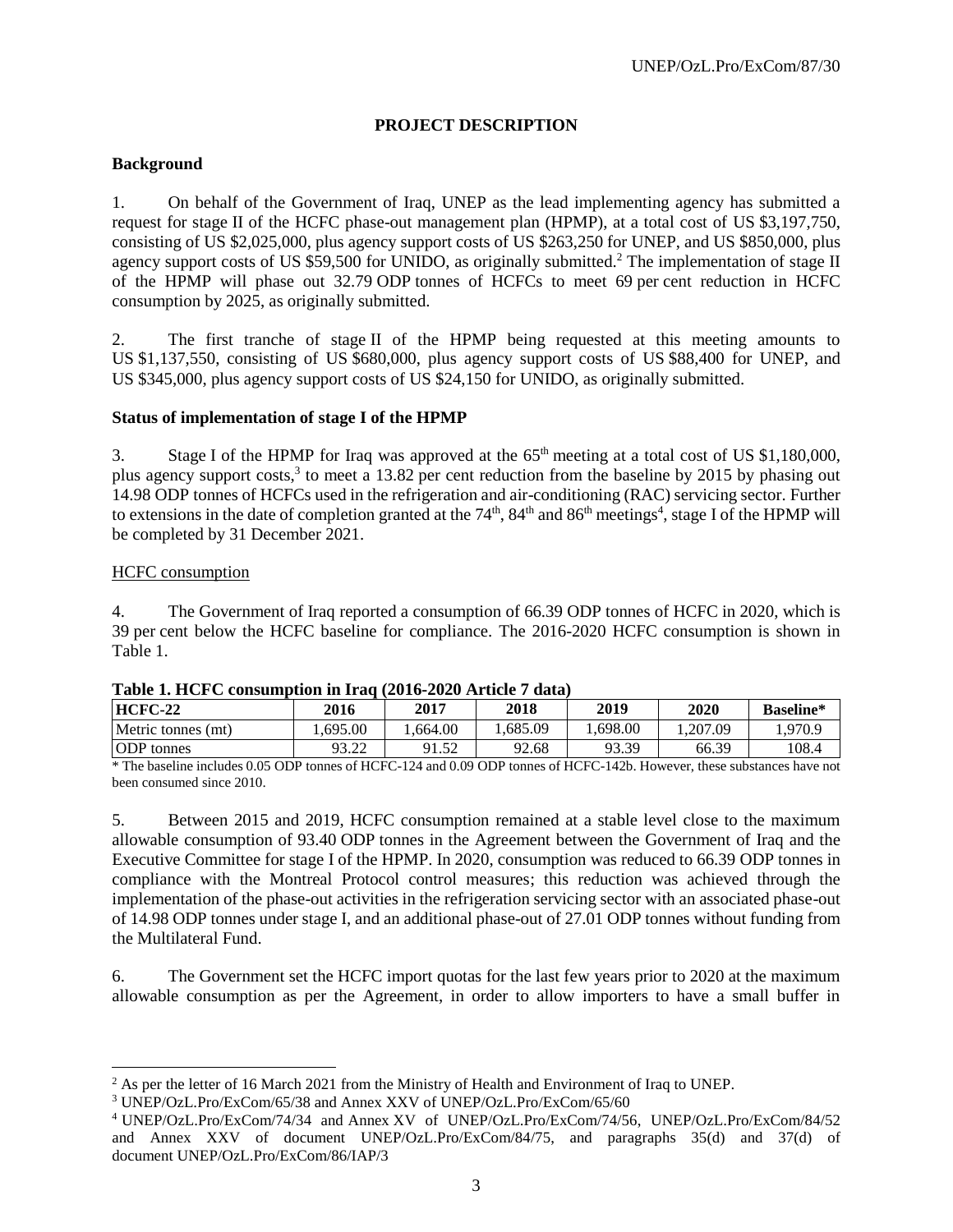## UNEP/OzL.Pro/ExCom/87/30

# anticipation to the 35 per cent reduction target in HCFC consumption in 2020.<sup>5</sup>

## *Country programme (CP) implementation report*

7. The Government of Iraq reported HCFC sector consumption data under the 2020 CP implementation report that is largely consistent with the data reported under Article 7 of the Montreal Protocol. The estimation of HCFC consumed by the relevant sectors under the CP report is slightly lower (i.e., 0.17 ODP tonnes) than HCFC consumption reported under Article 7 due to small quantities imported but not used yet.

## *Verification report*

l

8. At the  $84<sup>th</sup>$  meeting, upon consideration of the last tranche of stage I of the HPMP, the Executive Committee requested UNEP to submit an independent verification report for the year 2019 along with the submission of stage II of the HPMP (decision  $84/75(d)(ii)$ ). UNEP submitted a verification report prepared in 2020 with the assistance of an independent local expert, which confirmed that the Government continues to implement its licensing and quota system for HCFC imports and exports and that the total consumption of HCFCs for 2018 to 2019 was that reported under Article 7 of the Montreal Protocol. The verification concluded that Iraq is in compliance with the maximum allowable consumption levels established in its Agreement with the Executive Committee.

## Status of progress and disbursement

9. Due to political and institutional limitations beyond the control of the national ozone unit (NOU), the country's ability to release the funds and implement activities was severely limited for several years. In spite of these circumstances, the Government of Iraq managed to achieve and sustain compliance with the HCFC consumption targets through enhanced regulatory measures and stringent control of ODS trade. The Ministry of Environment was also able during stage I to build the national infrastructure and partnerships for the implementation of the HPMP and progress on the approved activities.

10. With the overall improvement of the situation in the country and the progress in the implementation of activities approved under stage I, the last tranche was approved at the  $84<sup>th</sup>$  meeting with the expectation of maintaining the reduction target of 13.8 per cent of the HCFC consumption baseline up to 2019, and of allowing the completion of remaining activities associated to the last tranche up to December 2020. However, in June 2020 the Government requested an additional extension of stage I to December 2021 due to difficulties associated with COVID-19. Consequently, the Government of Iraq achieved the additional phase-out required to reach the 35 per cent reduction from the HCFC consumption baseline in 2020.

11. The main achievements under stage I of the HPMP include:

(a) *Policy and regulatory enforcement (UNEP*) *(US \$125,000)*: the National Order for Control of ODS including the licensing and quota system and a ban on the import of used ODS-based equipment was promulgated in 2012, subsequently updated, and is fully operational; an electronic licensing (e-licensing) system for ODS imports was developed; enforcement workshops and training sessions on ODS regulations were held by the National Legislative Enforcement Committee with the participation of 100<sup>6</sup> customs officers, Government authorities and key stakeholders; eight portable identifiers for blends were supplied to customs entry points;

<sup>5</sup> Between 2017 and 2019, imported HCFCs as reported under Article 7 were slightly higher (by around 9 mt or 0.50 ODP tonnes) than the estimated HCFCs used by the sector in the country programme implementation reports. <sup>6</sup> A totalof 300 customs officers are expected to be trained by the end of June 2021.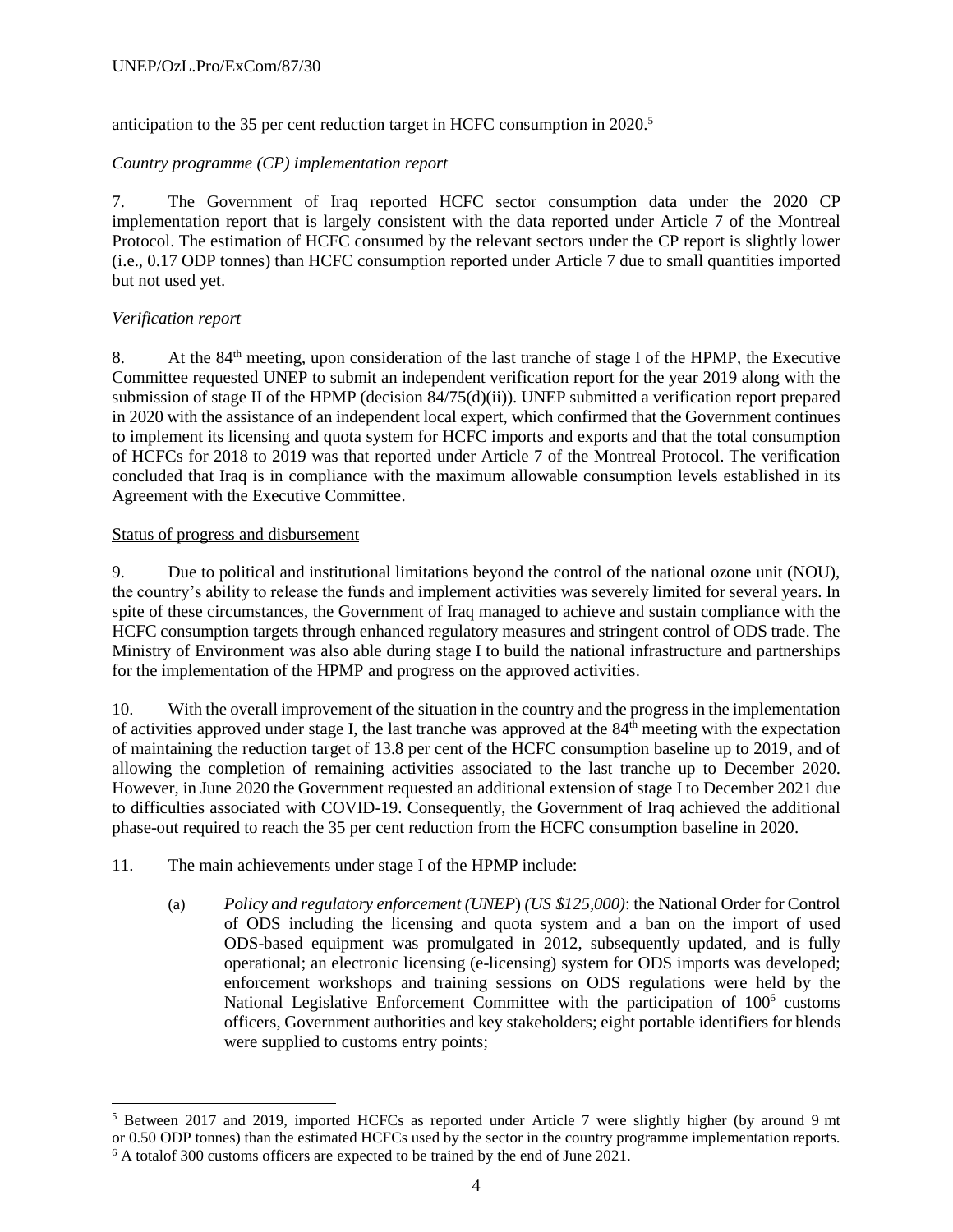- (b) *Training, certification and standards (UNEP) (US \$345,000):* a national technician certification programme was initiated and a pilot training and certification programme was implemented for 218<sup>7</sup> servicing technicians at 10 training centers; training manuals and electronic references were developed to support the updated refrigeration training curricula; booklets were developed for three different refrigeration education levels; a specialized technical awareness programme on low-global-warming-potential (GWP) alternatives to HCFCs was implemented for large end-users, building owners, consultants and technical decision-makers at the governmental level; and the terms of reference and work plan were prepared for the adoption of national standards and codes with regard to *inter alia* equipment, hazardous refrigerants, and refrigerant containers;
- (c) *Technical assistance to the servicing sector (UNIDO) (US \$520,000)*: three refrigerant reclamation centres were established in Baghdad, Al Basra and Erbil, and 200 sets of equipment and tools are being procured to enhance their infrastructure (i.e., recovery units, filter kits, cylinders, tool sets); and
- (d) *Project management and monitoring of HPMP activities (UNEP) (US \$190,000)*: coordination was provided for the implementation of the HPMP and support was provided to the NOU to monitor implementation, including the organization of workshops, training programs and events, the coordination of meetings with stakeholders and support for the verification process.
- 12. Since the approval of the third and last tranche of stage I, the following has been accomplished:
	- (a) Completed the final draft of the updated legislation with the addition of text related to HFCs, submitted it to the legislative bodies for adoption, and developed a tailored web form to support the e-licensing system for ODS imports;
	- (b) Updated codes on refrigeration, air-conditioning (AC), thermal insulation, and central heating,<sup>8</sup> to be approved by the National Committee on Standards and Codes for mandatory application;
	- (c) Finalized and adopted a national code of practice on refrigeration servicing, trained 25 trainers from the Ministry of Labour and Social Affairs on the updated training curriculum, and developed a training programme to promote the national codes of practice among a wider range of stakeholders beyond technicians; and
	- (d) Reprinted and distributed awareness booklets on the update of the RAC curricula; held two workshops to promote the update of the curricula for technicians at the University of Technology and the Technical College of Engineering in Baghdad. Technician training was halted due to the pandemic, and expected to be completed by the end of June 2021.

13. As of May 2021, out of the US \$1,180,000 approved under stage I, US \$525,367 have been disbursed and the balance of US \$654,633 is being disbursed during 2021, as shown in Table 2.

l  $7 A$  total of 400 technicians are expected to be trained by the end of June 2021.

<sup>&</sup>lt;sup>8</sup> The updated codes cover *inter alia* the safe handling of refrigerants, technical requirements for home AC units, refrigerant classification based on their impact in the ozone layer, leakage management, methods of transport and handling, inspection and testing of refrigerant containers, and disposal of non-refillable cylinders.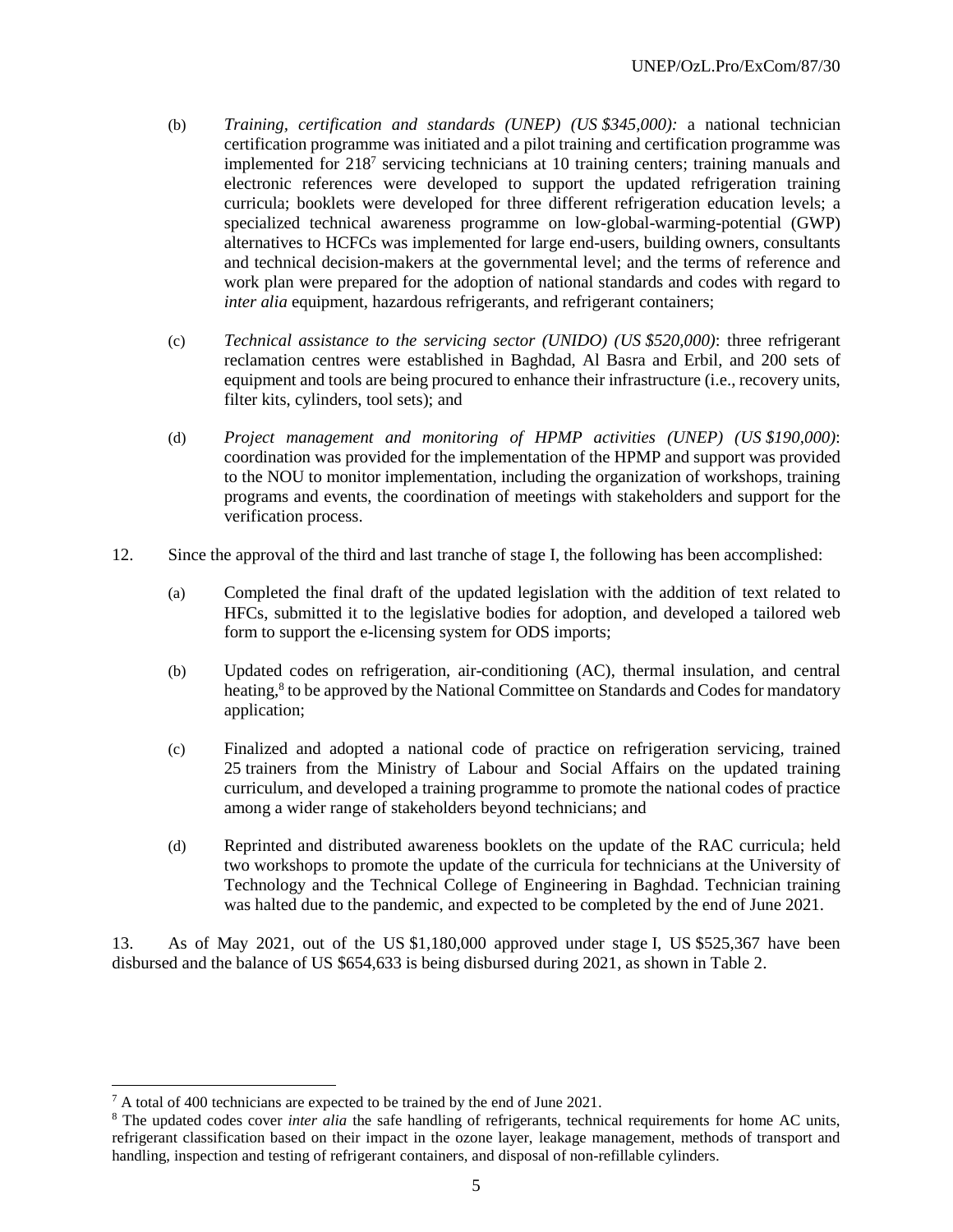| Component                                    | <b>Implementing</b><br>agency | <b>Funds</b><br>approved (US \$) | <b>Funds</b><br>disbursed (US \$) |
|----------------------------------------------|-------------------------------|----------------------------------|-----------------------------------|
| Policy and regulatory enforcement            | <b>UNEP</b>                   | 125,000                          | 92,467                            |
| Training, certification and standards        | <b>UNEP</b>                   | 345,000                          | 213,400                           |
| Technical assistance to the servicing sector | <b>UNIDO</b>                  | 520,000                          | 80,000                            |
| Project management and monitoring            | <b>UNEP</b>                   | 190,000                          | 139,500                           |
| <b>Total</b>                                 |                               | 1,180,000                        | 525,367                           |

**Table 2. Financial progress report for stage I of the HPMP in Iraq**

# **Stage II of the HPMP**

## Remaining consumption eligible for funding

14. After deducting 14.98 ODP tonnes of HCFCs associated with stage I of the HPMP, and an additional 27.01 ODP tonnes phased out by the Government without Multilateral Fund assistance, the remaining consumption eligible for funding amounts to 66.39 ODP tonnes of HCFC-22. Out of this amount, 32.79 ODP tonnes will be phased out in stage II to achieve a 69 per cent reduction in 2025. The remaining consumption of 33.60 ODP tonnes eligible for funding (31 per cent of the baseline) will be addressed in a future stage of the HPMP.

# Sector distribution of HCFCs

15. The refrigeration servicing sector consumes 94 per cent of the total HCFC consumption in the country, with 1,600 mt (88 ODP tonnes) and 1,140 mt (62.7 ODP tonnes) of HCFC-22 in 2019 and 2020, respectively. The remaining HCFC is consumed by one enterprise manufacturing a variety of AC systems. The enterprise's consumption has decreased from a 90 mt (4.95 ODP tonnes) in the last three years to 63 mt (3.52 ODP tonnes) in 2020 owing to strong competition from imported AC units.

16. There are approximately 11,035 independent technicians and 4,062 workshops in the servicing sector, generally small and scattered all over the country, consuming HCFC-22 to service a variety of AC systems, including window, split, ducted, non-ducted, and packaged AC units, chillers and commercial refrigeration systems. In addition, there are an estimated 3,425 in-house technicians affiliated with the Government and large end-users, servicing a variety of commercial refrigeration and AC systems at public and private offices and installations, including *inter alia* chillers, cold storage, hotels, dairy factories and supermarkets. An estimation of the consumption of HCFC-22 in the refrigeration servicing sector is shown in Table 3.

| -wore et mothimaton of wentwite for nece C as in the ferrigerwater our trents over in freq in solo |                 |                      |                    |                    |  |  |
|----------------------------------------------------------------------------------------------------|-----------------|----------------------|--------------------|--------------------|--|--|
| Application                                                                                        | Number of units | <b>Recharges or</b>  | <b>Amount</b> used | <b>Consumption</b> |  |  |
|                                                                                                    |                 | leakage rate $(\% )$ | (kg)               | (mt)               |  |  |
| Residential AC                                                                                     | 7,710,000       | 13.5                 | 1.21               | 1,260              |  |  |
| Commercial AC                                                                                      | 130,122         | 14                   | 9.61               | 175                |  |  |
| Commercial and industrial refrigeration                                                            | 42,825          | 10                   | 16.35              | 70                 |  |  |
| Others (e.g., chillers and transportation)                                                         | 11,300          | 14                   | 50.57              | 80                 |  |  |
| <b>Total</b>                                                                                       | 7.894.247       |                      |                    | 1.585              |  |  |

**Table 3. Estimation of demand for HCFC-22 in the refrigeration servicing sector in Iraq in 2019\***

\* Survey for the preparation of stage II, completed in 2020 based on 2019 data.

# Phase-out strategy in stage II of the HPMP

17. Stage II of the HPMP aims to meet the 69 per cent reduction from the country's HCFC baseline by 2025; it will focus on the continuation and expansion of activities in the refrigeration servicing sector started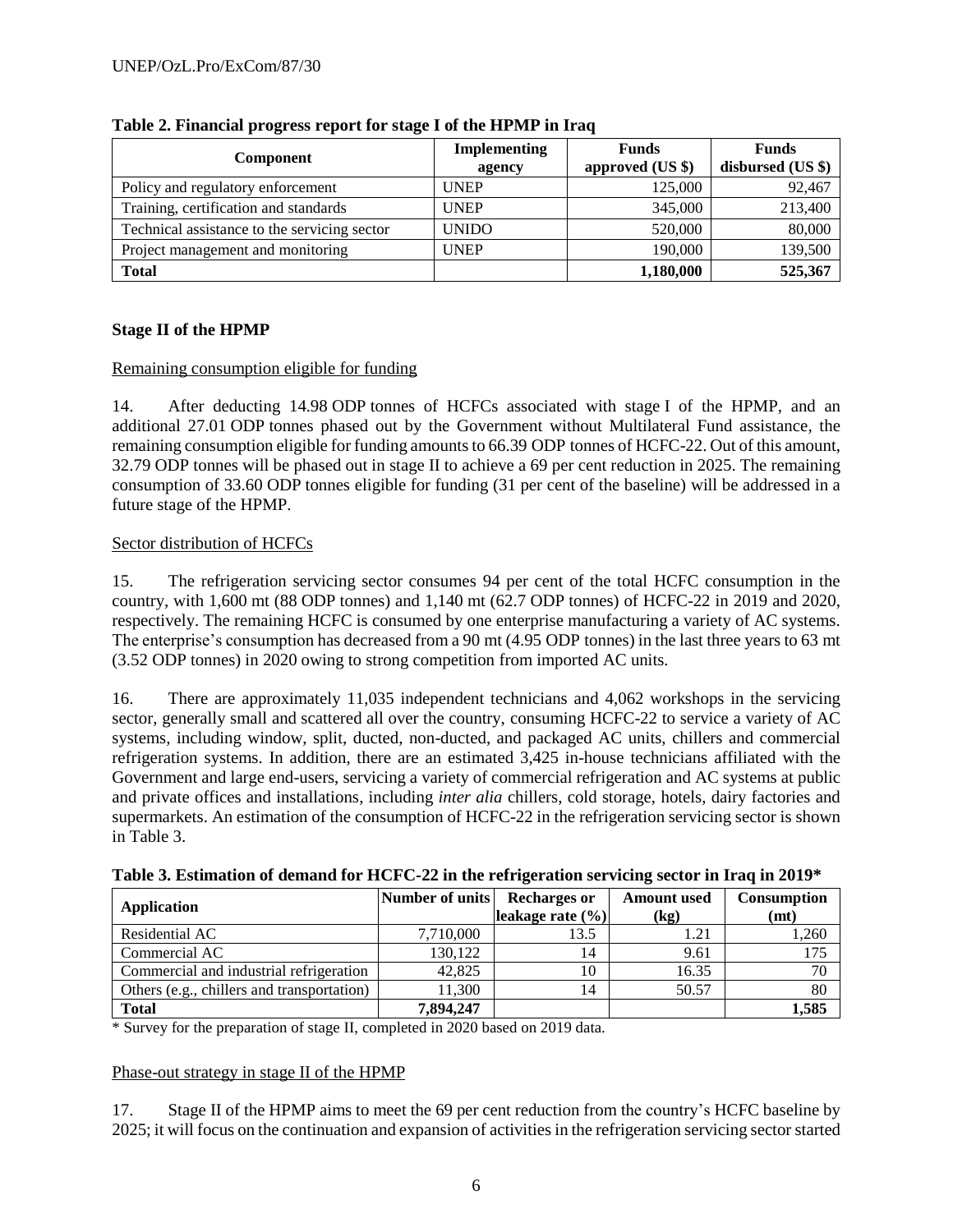in stage I. The lessons learned and infrastructure established during the implementation of stage I will be utilized in stage II.

#### Proposed activities in stage II of the HPMP

l

18. Stage II proposes to phase out 596.18 mt (32.79 ODP tonnes) of HCFC-22 used in the refrigeration servicing sector, with a total cost of US \$2,875,000. An overview of the activities to be implemented is summarized below:

- (a) *Policy and regulatory enforcement component (UNEP) (US \$470,000):*
	- (i) Adoption of the following regulations in the refrigeration servicing sector by December 2023: mandatory leak detection, containment and monitoring of all RAC systems using controlled substances with initial charge greater than three kg; maintenance of log books to record leaks, repairs and top-ups; mandatory recovery and recycling of refrigerants and quarterly reporting of recovered, recycled and reused refrigerant and stocks of unusable refrigerants; requirement of licensing for all establishments handling ODS in the RAC sector (including importers, distributors, retailers, and service workshops); and bans on non-refillable HCFC containers. In addition, in December 2022 the Government will issue a ban on venting refrigerants into the atmosphere during servicing (US \$105,000);
	- (ii) Continued operationalization of the e-licensing system as an integrated part of the system of the Ministry of Trade, and continued local enforcement of regulations (US \$120,000);
	- (iii) Organization of 15 training workshops on preventing illegal trade and enhancing the reinforcement capabilities for 300 customs officers, and procurement and distribution of five refrigerant identifiers to the inspectors of the Ministry of the Environment and the customs department (US \$140,000); and
	- (iv) Implementation of a nation-wide awareness programme and promotion of the certification scheme, including awareness workshops for monitoring officers from the Ministry of the Environment, and workshops for RAC technicians regarding their activities being subjected to environmental approval (US \$105,000);
- (b) *Training, certification and standardization (UNEP) (US \$1,270,000)*: production of booklets, training manuals and electronic references to support the updated training curricula (US \$60,000); training of 3,000 technicians (increased to 3,100 during discussions) in good servicing practices including low-GWP alternatives (US \$445,000); update to the certification scheme and certification of over 2,000 technicians in different servicing sub-sectors (US \$465,000); technical training and awareness programme for large end-users, building owners, consultants and technical decision makers at the governmental level on low-GWP alternatives to HCFCs in various applications (US \$300,000);
- (c) *Technical assistance to the refrigeration servicing sector (UNIDO) (US \$820,000)*: distribution of  $650$  tools sets<sup>9</sup> (increased to  $750$  during discussions) for small and medium-scale workshops to promote good practices in refrigeration (US \$760,000);

<sup>9</sup> Containing ratchet wrench sets, flaring and swaging tools, tube cutters, pinch off pliers, reamers, torque wrench tool sets, lockable aluminum tool sets, Allen keys, refrigeration multi screwdrivers, four-valve manifold gauge sets with hoses, vacuum pumps, vacuum gauges, portable digital multi-meters, weighing scales, electronic leak detectors, safety goggles and gloves.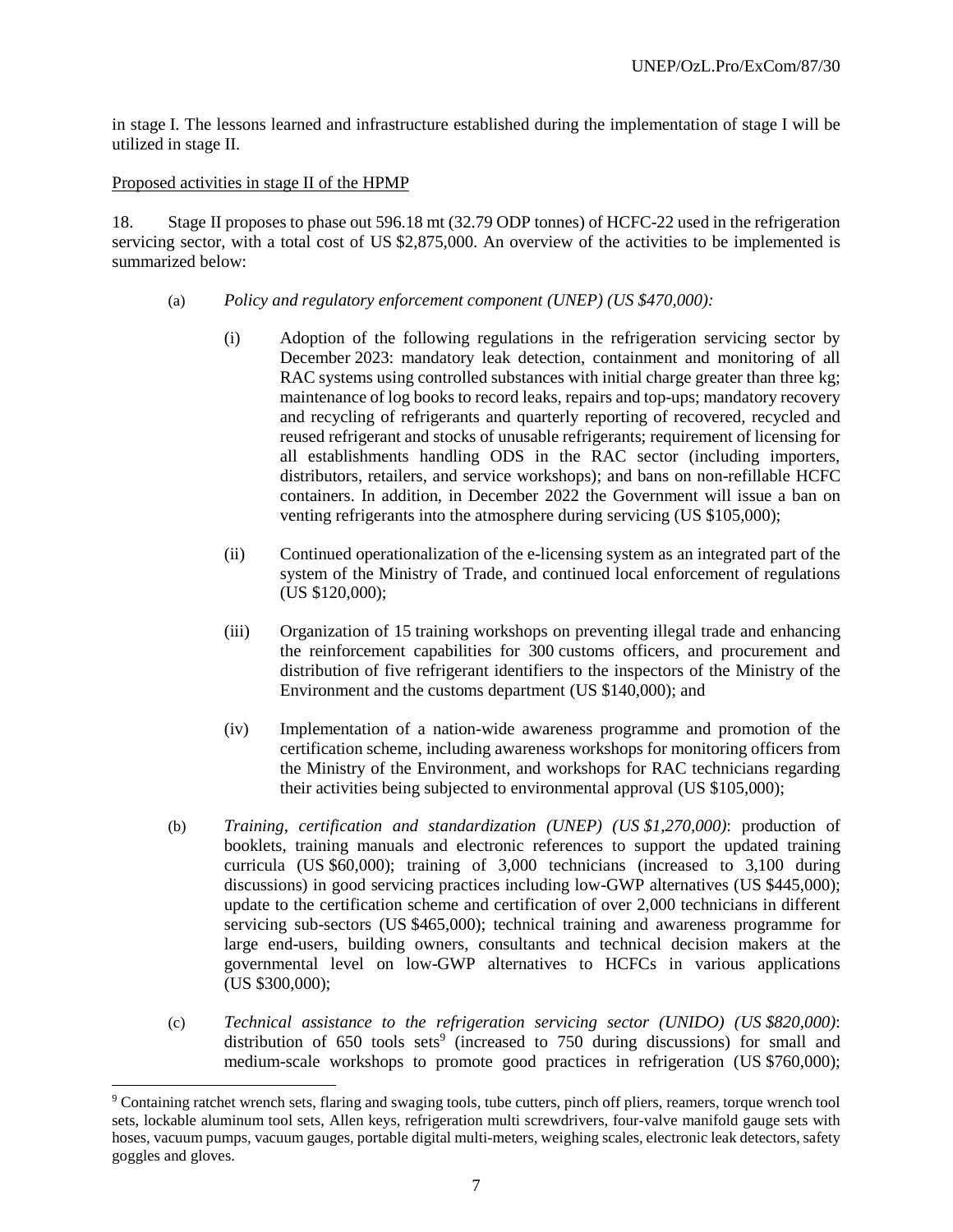assistance to the three established reclamation centres to develop a business model to ensure self-sustained operation (US \$30,000); organization of five workshops to raise awareness at large end-users (US \$30,000); and

(d) *Technical assistance to an AC manufacturing enterprise (UNIDO) (US \$30,000)*: assistance to promote understanding of the potential long-term alternative technologies and their impact on products and the manufacturing process.

#### *Project implementation and monitoring*

19. The system established under stage I of the HPMP will continue into stage II, where the NOU and UNEP monitor activities, report on progress, and work with stakeholders to phase out HCFCs. The cost of these activities amounts to US \$285,000 for stage II.

#### *Gender policy implementation*

20. In line with decision  $84/92(d)$ ,<sup>10</sup> the Government of Iraq commits to taking gender equality into consideration at all stages of implementation of the HPMP. Gender mainstreaming policies will be applied in the selection of consultants, team members, trainee technicians, and customs and enforcement officers to ensure the active participation of women in consultative workshops and stakeholders' meetings. The NOU will ensure that women account for 20 to 30 per cent of all participants in the customs training, enforcement officer training, technician training, certification and capacity-building programmes, where possible. The NOU will also seek to integrate gender-specific indicators in the planning, implementation, and reporting processes of each component. Training sessions and meetings on ozone-related issues will further raise participants' awareness of the importance of gender mainstreaming and gender parity. Collection of sex-disaggregated data and qualitative information to analyse and track gender issues will be implemented.

#### Total cost of stage II of the HPMP

21. The total cost of stage II of the HPMP for Iraq has been estimated at US \$2,875,000 (plus agency support costs), as originally submitted, to achieve a 69 per cent reduction from its HCFC baseline consumption by 2025. The proposed activities and cost breakdown are summarized in Table 4.

| <b>Component and activity</b>                              | Agency       | Cost (US \$) |
|------------------------------------------------------------|--------------|--------------|
| Policy and regulatory enforcement                          | <b>UNEP</b>  | 470,000      |
| Training, certification and standardization                | <b>UNEP</b>  | 1,270,000    |
| Technical assistance to the refrigeration servicing sector | <b>UNIDO</b> | 820,000      |
| Technical assistance to the AC manufacturing enterprise    | <b>UNIDO</b> | 30,000       |
| Monitoring and reporting                                   | <b>UNEP</b>  | 285,000      |
| <b>Total</b>                                               |              | 2,875,000    |

**Table 4. Total cost of stage II of the HPMP for Iraq as submitted**

#### Activities planned for the first tranche of stage II

 $\overline{\phantom{a}}$ 

22. The first funding tranche of stage II of the HPMP at the total amount of US \$1,025,000, will be implemented between June 2021 and December 2022 and will include the following activities:

(a) *Policy and regulatory enforcement:* consultation meetings with relevant authorities and stakeholders to start proposed updates to the ODS legislation; providing equipment standards for testing labs; initiation of training of customs officers; initiation of awareness

<sup>&</sup>lt;sup>10</sup> Bilateral and implementing agencies were requested to apply the operational policy on gender mainstreaming throughout the project cycle.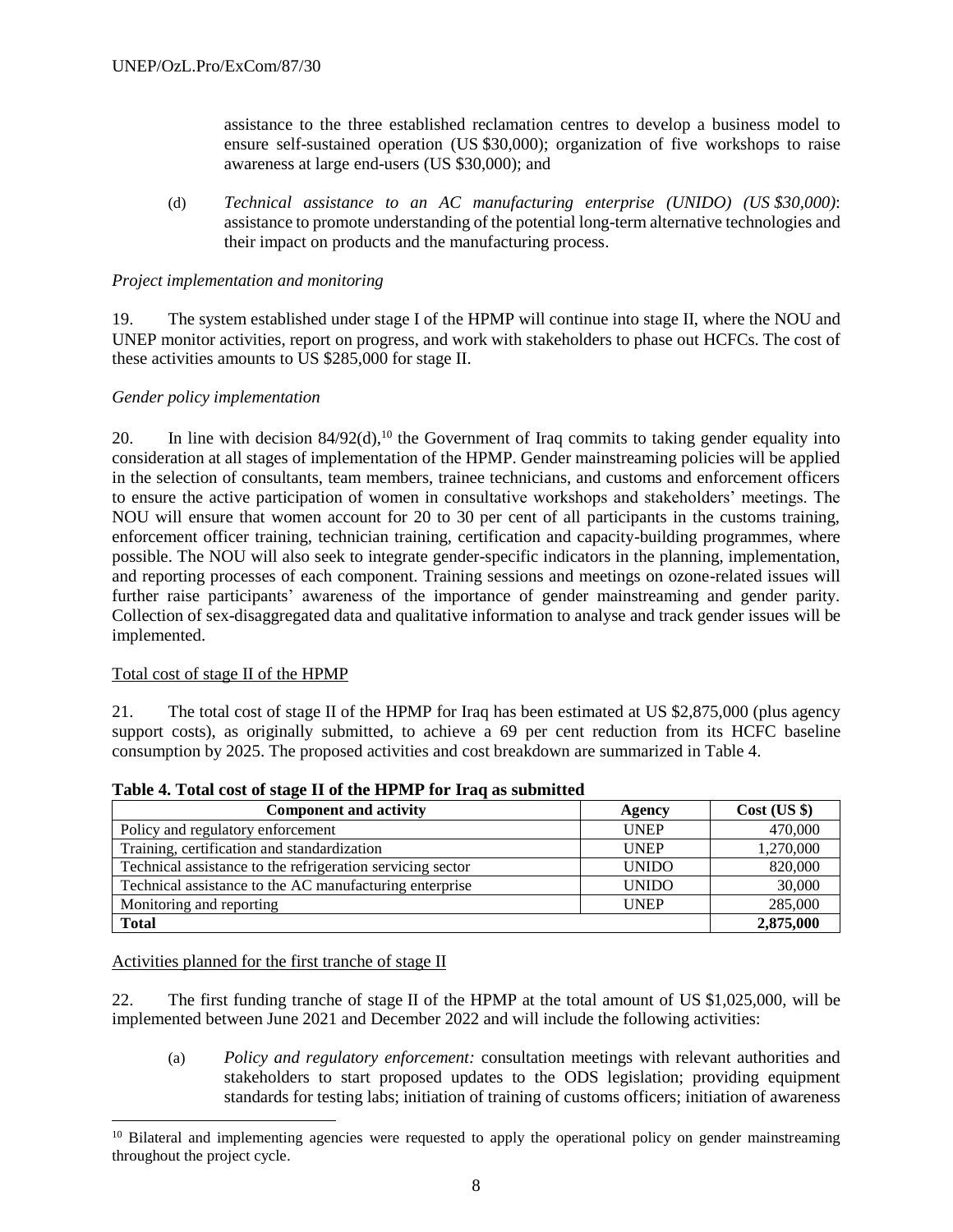programme to promote the certification scheme (UNEP) (US \$160,000);

- (b) *Training, certification and standardization:* production of booklets, training manuals and electronic references for different technical educational levels; continue training and certification of 1,100 technicians; organizing a specialized technical awareness programme on low-GWP alternatives for large end-users, building owners, consultants and technical decision makers at the governmental level (UNEP) (US \$435,000);
- (c) *Technical assistance to the servicing sector:* assessment of the operation of three reclaim centres and development of a business model for self-sustained operation; delivery of 250 sets of tools for good refrigeration practices to small and medium-scale service workshops; and two thematic workshops for large end-users (UNIDO) (US \$345,000); and
- (d) *Project management and monitoring:* coordination of activities in the implementation plan and meetings with stakeholders, as well as the preparation of relevant reports (UNEP) (US \$85,000).

## **SECRETARIAT'S COMMENTS AND RECOMMENDATION**

#### **COMMENTS**

23. The Secretariat reviewed stage II of the HPMP in light of the level of progress in stage I, the policies and guidelines of the Multilateral Fund, including the criteria for funding HCFC phase-out in the consumption sector for stage II of HPMPs (decision 74/50), and the 2021-2023 business plan of the Multilateral Fund.

#### Current conditions for the completion of stage I and the implementation of stage II

24. The Secretariat notes that the duration of stage I was extended on several occasions from 2015 to 2021 due to political and institutional limitations beyond the control of the NOU that severely limited the implementing agencies' and the country's ability to release the approved funds and implement activities.

25. At the 84th meeting, UNEP submitted the funding request for the last tranche of stage I of the HPMP along with stage II. During the project review process, it was agreed that the request for stage II should be deferred to the 85th meeting, once additional progress had been achieved toward the completion of stage I. At that time, UNEP confirmed that the issues that had prevented implementation of stage I in previous years had been addressed and that all conditions for timely delivery were in place, namely:

- (a) The improved security conditions and political stability after the liberation of all parts of Iraq would facilitate the delivery of planned activities and would make it possible for experts and consultants to visit the country as required;
- (b) The Ministries of Environment and Finances had established a new mechanism to streamline the process for releasing and managing funds received from the Multilateral Fund; and
- (c) A technical team had been established and was working on the activities approved under stage I.

26. At the 85<sup>th</sup> meeting, UNEP resubmitted the request for stage II of the HPMP. However, noting the limited progress that had been made since the approval of the last tranche of stage I, UNEP agreed to withdraw the proposal for resubmission at the 86<sup>th</sup> meeting Subsequently, at the 86<sup>th</sup> meeting UNEP submitted a request to extend UNEP's component of the third tranche of stage I to 30 June 2021 and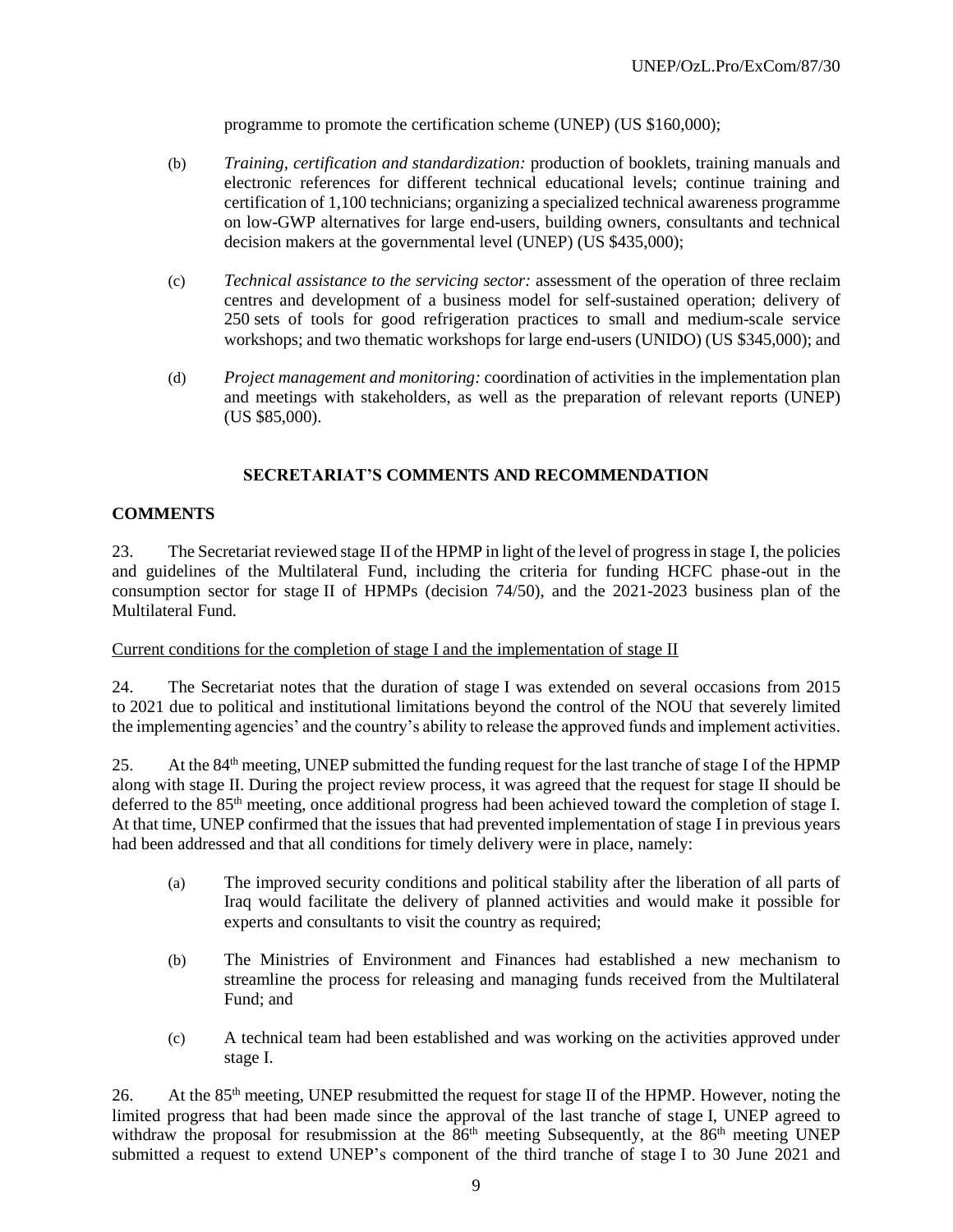UNIDO's components of the second and third tranches to 31 December 2021; noting that additional progress had been achieved in the implementation of stage I, the Executive Committee approved the request for extending the completion of stage I.<sup>11</sup>

27. In reviewing the present submission, the Secretariat noted that despite the difficulties encountered, the Government of Iraq continued implementing several of the activities approved under stage I. Furthermore, since the submission of stage II on 15 March 2021, UNEP reported that additional 60 technicians have been trained and US  $$85,000^{12}$  has been disbursed. However, other activities such as the procurement of equipment have yet to be completed, with an unspent balance of US \$654,633.

28. UNEP reported that US \$302,633 had already been obligated, and that the balance would be disbursed once the equipment procurement and delivery had been completed no later than December 2021. UNEP also reconfirmed that all the outstanding activities related to the training of additional 200 customs officers and 182 refrigeration technicians, and the procurement of 200 sets of equipment and tools, would be completed by the extended dates approved by the Executive Committee at the 86<sup>th</sup> meeting, and that the Government would not request any additional extension of stage I. Therefore, any balance associated with UNEP's and UNIDO's components that has not been used by 31 June 2021 and 31 December 2021, respectively, will be returned to the Multilateral Fund.

29. The Secretariat considers it critical that UNEP and UNIDO give priority to the expeditious completion of the remaining activities under stage I. The Secretariat notes that as a result of the extension of the completion of stage I of the HPMP beyond 1 January 2020, as originally submitted, the Government of Iraq had to phase out over 27.01 ODP tonnes of HCFCs without the assistance from the Fund to reach the 35 per cent target of the Montreal Protocol.

30. The Secretariat also considers that the approval of stage II of the HPMP at the  $87<sup>th</sup>$  meeting is necessary to ensure continuity of the ongoing activities in the servicing sector beyond December 2021, in particular policy development and the training and certification of technicians, and to continue assisting the Government of Iraq to achieve additional HCFC reductions and comply with its obligations under the Montreal Protocol.

31. In order to consider whether the request for stage II of the HPMP could be considered at the 87th meeting in view of the delays in implementing stage I, the Secretariat requested UNEP to provide further details on the current conditions in the country, In response, UNEP indicated the firm commitment from the Government of Iraq, UNEP and UNIDO to complete all the ongoing activities included under stage I of the HPMP at the extended time approved by the Executive Committee; and that all issues reported in previous years, including the difficulties with releasing and managing funds received from the Multilateral Fund, have been fully resolved. While the COVID-19 containment measures have presented operational challenges, UNEP confirmed that updates to the regulations, regulatory enforcement, online training and equipment procurement and distribution could be undertaken. UNEP and UNIDO have also established regular conference calls with the NOU to follow up on the ongoing activities and resolve emerging implementation issues, have used the support of more local consultants and, when needed, have simplified procurement activities.<sup>13</sup>

32. UNEP further explained that the Government has submitted the request for the approval of stage II of the HPMP to ensure the continuity of the activities about to be completed and to implement additional

l

<sup>11</sup> UNEP/OzL.Pro/ExCom/86/IAP/3, paragraphs 35(d) and 37(e).

<sup>&</sup>lt;sup>12</sup> Already accounted in Table 2.

<sup>&</sup>lt;sup>13</sup> For example: to resolve the longstanding delay on procurement and installing laboratory equipment to certify the reclaimed refrigerant under AHRI-700, which required presence of experts not able to travel to the country, the available funding for equipment was reallocated to additional recovery units and tools to support the reclaiming system, which would operate without certifying the refrigeration under AHRI-700.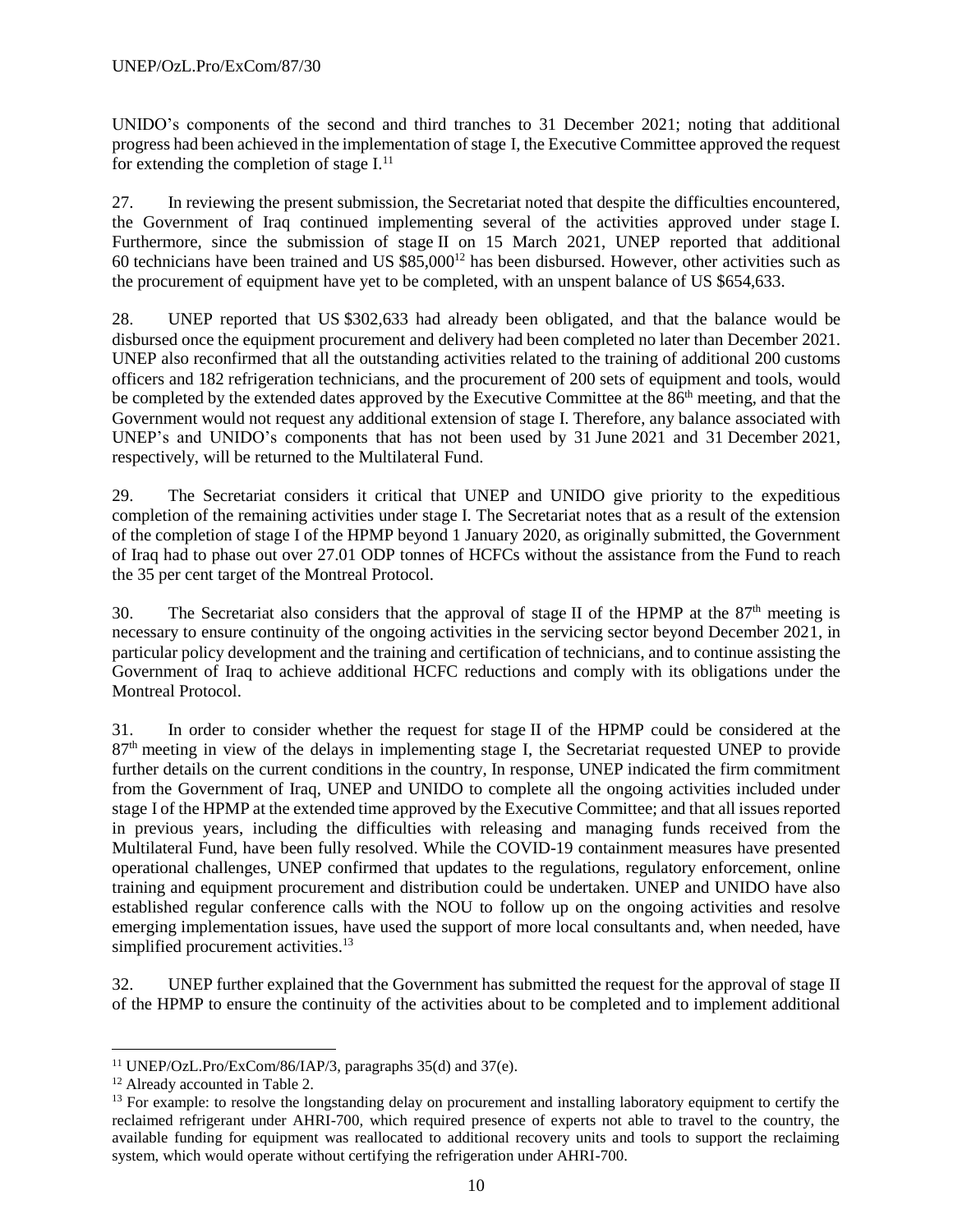activities to comply with the next control measures.

33. Noting the improving conditions for implementation in Iraq, in order to ensure that priority will be given to the finalization of activities and the use of the large funds balance under stage I, while further ensuring the continuity of activities through stage II funding once stage I is completed, the following path forward was agreed:

- (a) Completion of stage I as per the extended dates approved by the Executive Committee at the  $86<sup>th</sup>$  meeting;
- (b) Consideration of stage II, with a revised tranche allocation with a lower proportion of funds in the first tranche that would allow launching activities and ensure continuity of the programme, but that would not interfere with the completion of stage I (e.g., no funds will be approved for procurement of additional equipment to allow completion of the current procurement of equipment under stage I);
- (c) The addition of a funding tranche in 2022 to ensure additional funding once stage I is completed, maintaining close monitoring of the activities; and
- (d) The second tranche of stage II could be considered only after UNEP and UNIDO had submitted a confirmation that stage I of the HPMP (all tranches) has been operationally completed, along with the project completion reports (PCRs), and the return of balances to the Multilateral Fund; and that the outstanding activities under the national phase-out plan (IRQ/PHA/58/INV/09) and the replacement of CFC-12 refrigerant with isobutane and CFC-11 foam blowing agent with cyclopentane in the manufacturing of domestic refrigerators and chest freezers at Light Industries Company (IRQ/REF/57/INV/07) have been operationally completed, their corresponding PCRs submitted, and balances returned to the Multilateral Fund.
- 34. The revised tranche distribution for stage II is presented in Table 5.

| As submitted | 2021      | 2022    | 2023      | 2024 | 2025    |
|--------------|-----------|---------|-----------|------|---------|
| <b>UNEP</b>  | 680,000   |         | 755,000   |      | 590,000 |
| <b>UNIDO</b> | 345,000   |         | 375,000   | 0    | 130,000 |
| <b>Total</b> | 1,025,000 |         | 1,130,000 | 0    | 720,000 |
| As agreed*   |           |         |           |      |         |
| <b>UNEP</b>  | 335,000   | 585,000 | 655,000   | 0    | 265,000 |
| <b>UNIDO</b> | 25,000    | 320,000 | 355,000   | 0    | 210,000 |
| <b>Total</b> | 360,000   | 905,000 | 1,010,000 | 0    | 475,000 |

**Table 5. Original and revised tranche distribution for stage II of the HPMP for Iraq** 

\*US \$2,750,000 has been agreed (Table 6).

35. Following the revision of the tranche distribution, the first tranche was adjusted as follows: policy and regulatory enforcement (US \$120,000); training, certification and standardization (US \$175,000); technical assistance to the refrigeration servicing sector (US \$25,000); and monitoring and implementation (US \$40,000). Accordingly, and to allow prioritization of the completion of stage I, under the first tranche of stage II, the number of technicians to be trained was reduced from 1,100 to 450 and the number of technicians to be certified from 1,100 to 300, noting that the totals agreed for stage II are maintained. The revised plan of action for the first tranche also includes the promulgation of policies as originally planned, training of 150 customs officers, five to six workshops for 120 to 150 large end-users, while it does not include equipment procurement to allow for prioritizing the completion of equipment procurement and distribution under stage I.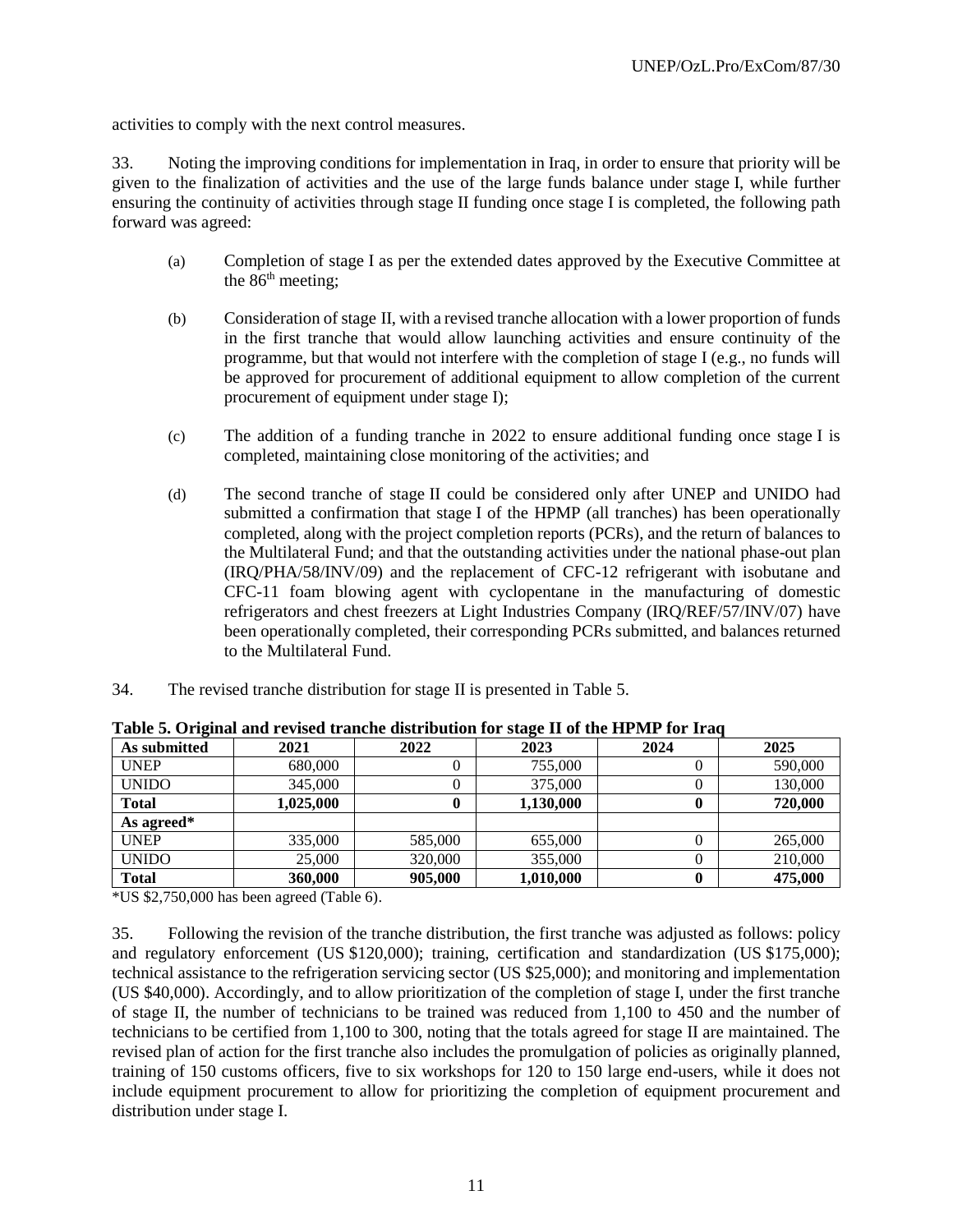# Technical and cost-related issues

36. Regarding the manufacturing sector, the Secretariat noted the approach taken not to convert the AC manufacturing enterprise at this stage based on the current scenario of alternatives for high ambient temperatures, and instead to provide technical assistance to familiarize the enterprise with potential low-GWP technologies in order to undertake a conversion during stage III. Noting that this technical assistance activity could have a broader impact by also facilitating the introduction of low-GWP alternatives in imported equipment, the Secretariat suggested implementing this activity as part of the activities in the refrigeration servicing sector and also including equipment importers. UNIDO informed the Secretariat that technical assistance would also cover the assembling sector and agreed to extend it to other relevant stakeholders, such as equipment and component importers.

37. Regarding the recovery and reclaiming project, the Secretariat noted that three reclaiming centers had already been established under stage I in Baghdad, Al Basra and Erbil. While Iraq has not yet established refrigerant emission control measures for intentional venting of HCFC into the atmosphere during the installation, operation, servicing and decommissioning of RAC equipment, stage II of the HPMP included a commitment from the Government to establish by 31 December 2022 the mandatory recovery and recycling of refrigerants and a ban on the venting of refrigerants into the atmosphere during servicing. UNIDO also confirmed that the infrastructure for recovery and reclaiming in Iraq would enable the handling of most non-flammable HFCs, and that there were plans to expand recovery and on-site recycling activities to include A2L HFCs, especially HFC-32.

38. In explaining how, through stage II of the HPMP, assistance would be provided to ensure that the technician training and certification programmes can continue being provided by the relevant institutions in a self-sustained manner once the projects are completed, UNEP reported that in an effort to enhance and institutionalize technician training and certification, in September 2020 the Ministry of Health and Environment and the Ministry of Labor and Social Affairs signed a cooperation agreement to facilitate the timely delivery of RAC training and certification programmes in addition to ensuring their sustainability. Through the assistance provided under stage II, the capacities of the Ministry of Labor and Social Affairs and its training centres will be enhanced to assume its mandate under the agreement, including those related to monitoring and reporting.

#### Total project cost

39. The Secretariat noted that the policy component and the set of activities proposed for stage II were consistent with and complementary to the assistance initiated under stage I, expanding their scope and impact. The Secretariat and UNEP and UNIDO discussed areas of potential overlap with ongoing activities under stage I, as well as potential duplication. As a result of the discussion:

- (a) Of the US \$120,000 proposed in stage II for operationalizing and enforcing the e-licensing system, US \$60,000 was reallocated to the procurement and distribution of 100 additional sets of tools for technicians;
- (b) Of the US \$105,000 allocated to the development and production of training manuals and electronic material to support the new refrigeration curriculum, US \$45,000 was reallocated to train additional 100 technicians;
- (c) The technical training and awareness program for large end-users, building owners, consultants and technical decision makers at the governmental level on low-GWP alternatives to HCFCs was reduced from US \$300,000 to US \$260,000; and
- (d) The cost of project monitoring was rationalized to US \$200,000 (i.e., US \$40,000 per year) by removing costs associated with monitoring by UNEP. The structure for project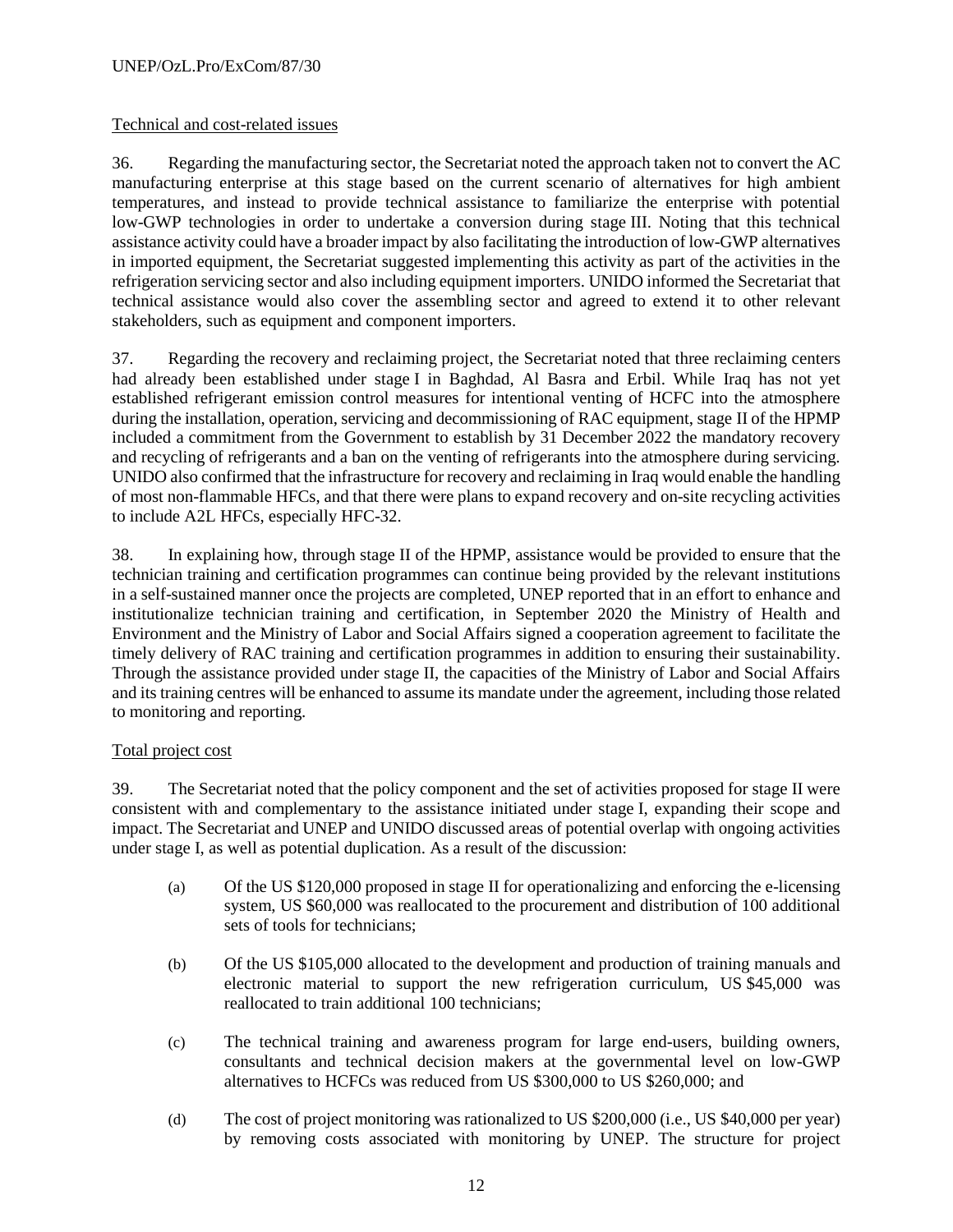monitoring will consist of one coordinator reporting to the NOU, one additional staff member (US \$37,200 per year) and a budget line for operations and meetings (US \$2,800 per year).

40. The total agreed cost is presented in Table 6.

#### **Table 6. Agreed cost of stage II of the HPMP for Iraq**

| <b>Component and activity</b>                                           | Agency       | As submitted<br>$(US \$ | <b>Agreed</b><br>(US \$) |
|-------------------------------------------------------------------------|--------------|-------------------------|--------------------------|
| Policy and regulatory enforcement                                       | <b>UNEP</b>  | 470,000                 | 410,000                  |
| Training, certification and standardization (training of 100 additional | <b>UNEP</b>  | 1,270,000               | 1,230,000                |
| technicians for a total of 3,100 technicians trained and                |              |                         |                          |
| 2,000 technicians certified, training programme for large end-users)    |              |                         |                          |
| Technical assistance to the refrigeration servicing sector              | <b>UNIDO</b> | 820,000                 | 910,000                  |
| (additional 100 sets tools for a total of 750)                          |              |                         |                          |
| Monitoring and reporting                                                | <b>UNEP</b>  | 285,000                 | 200,000                  |
| <b>Total</b>                                                            |              | 2,875,000               | 2,750,000                |

#### Impact on the climate

41. The proposed activities in the servicing sector, which include better containment of refrigerants through training and the provision of equipment, will reduce the amount of HCFC-22 used for RAC servicing. Each kilogram of HCFC-22 not emitted due to better refrigeration practices results in savings of approximately  $1.8 \text{ CO}_2$ -equivalent tonnes. Although a calculation of the impact on the climate was not included in the HPMP, the activities planned by Iraq, including its efforts to promote low-GWP alternatives, as well as refrigerant recovery, reclaiming and reuse, indicate that the implementation of the HPMP will reduce the emission of refrigerants into the atmosphere, resulting in climate benefits.

#### **Co-financing**

42. Due to the extension of stage I of the HPMP beyond 2020, the Government of Iraq phased out 27.01 ODP tonnes without Multilateral Fund assistance to comply with the 35 per cent reduction target. This is equivalent to approximately US \$2.4 million not requested from the Fund.

#### **2021-2023 draft business plan of the Multilateral Fund**

43. UNEP and UNIDO are requesting US \$2,750,000, plus agency support costs, for the implementation of stage II of the HPMP for Iraq. The total requested value of US \$2,505,810, including agency support costs for the period of 2021–2023, is US \$508,010 above the amount in the business plan.

#### **Draft Agreement**

44. A draft Agreement between the Government of Iraq and the Executive Committee for the phase-out of HCFCs in stage II of the HPMP is contained in Annex I to the present document.

#### **RECOMMENDATION**

- 45. The Executive Committee may wish to consider:
	- (a) Approving, in principle, stage II of the HCFC phase-out management plan (HPMP) for Iraq for the period from 2021 to 2025 to reduce HCFC consumption by 69 per cent of the country's baseline, in the amount of US \$3,026,100, consisting of US \$1,840,000, plus agency support costs of US \$212,400 for UNEP, and US \$910,000, plus agency support costs of US \$63,700 for UNIDO;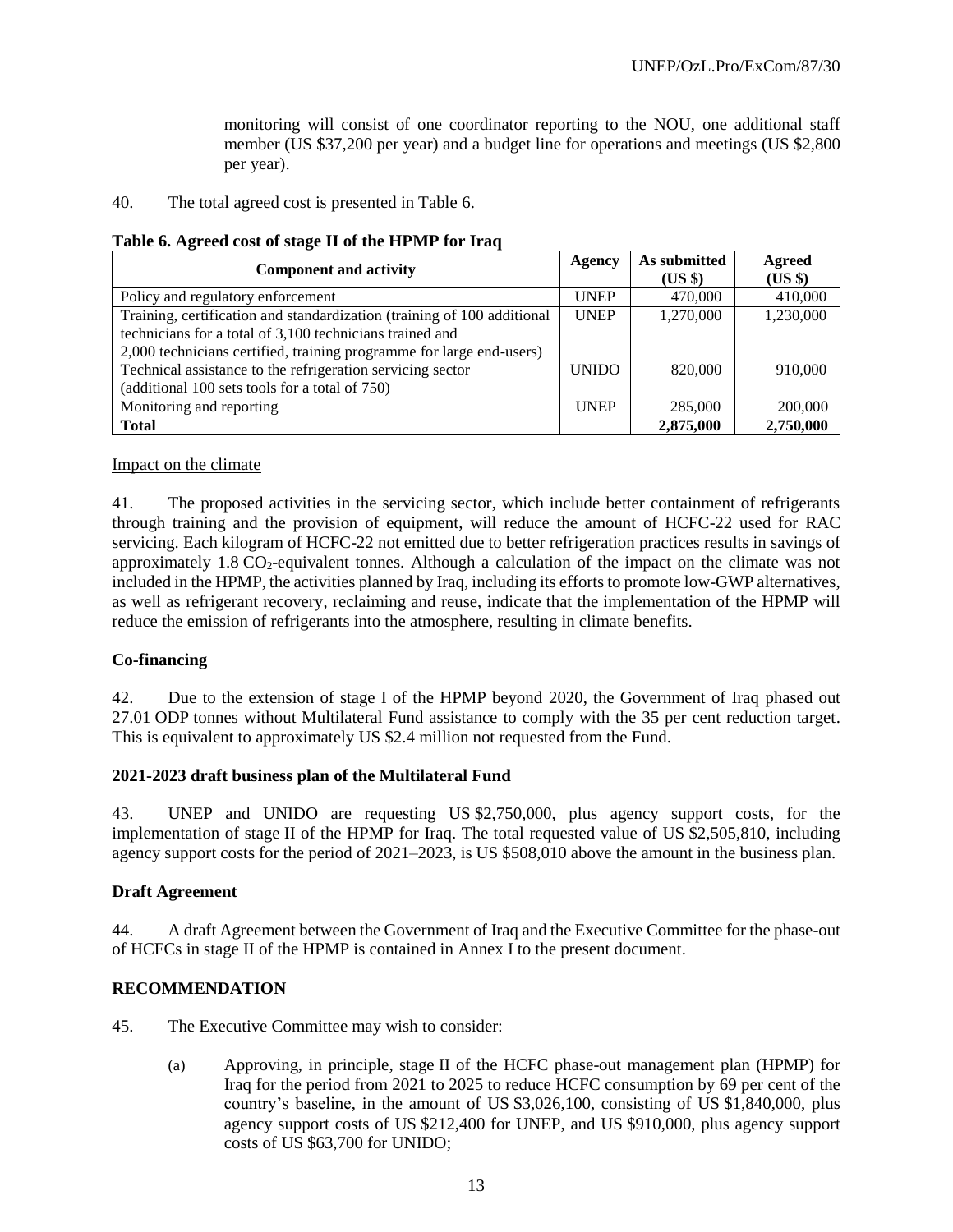- (b) Noting the commitment of the Government of Iraq:
	- (i) To reduce HCFC consumption by 69 per cent of the country's baseline by 2025;
	- (ii) To establish regulatory measures to control intended emissions of refrigerant during installation, servicing and decommissioning by 31 December 2022;
- (c) That, to allow for the consideration of the second tranche of stage II of the HPMP:
	- (i) UNEP and UNIDO should confirm completion of stage I of the HPMP, submit the project completion reports and return any unused balances to the Fund; and
	- (ii) UNIDO should also confirm completion of the national phase-out plan (first tranche) (IRQ/PHA/58/INV/09) and the replacement of refrigerant CFC-12 with isobutane and foam blowing agent CFC-11 with cyclopentane in the manufacturing of domestic refrigerators and chest freezers at Light Industries Company for Iraq (IRQ/REF/57/INV/07), submit the project completion reports and return any unused balances to the Fund;
- (d) Deducting 32.79 ODP tonnes of HCFCs from the remaining HCFC consumption eligible for funding;
- (e) Approving the draft Agreement between the Government of Iraq and the Executive Committee for the reduction in consumption of HCFCs, in accordance with stage II of the HPMP, contained in Annex I to the present document; and
- (f) Approving the first tranche of stage II of the HPMP for Iraq, and the corresponding tranche implementation plan, in the amount of US \$400,421, consisting of US \$335,000, plus agency support costs of US \$38,671 for UNEP, and US \$25,000, plus agency support costs of US \$1,750 for UNIDO.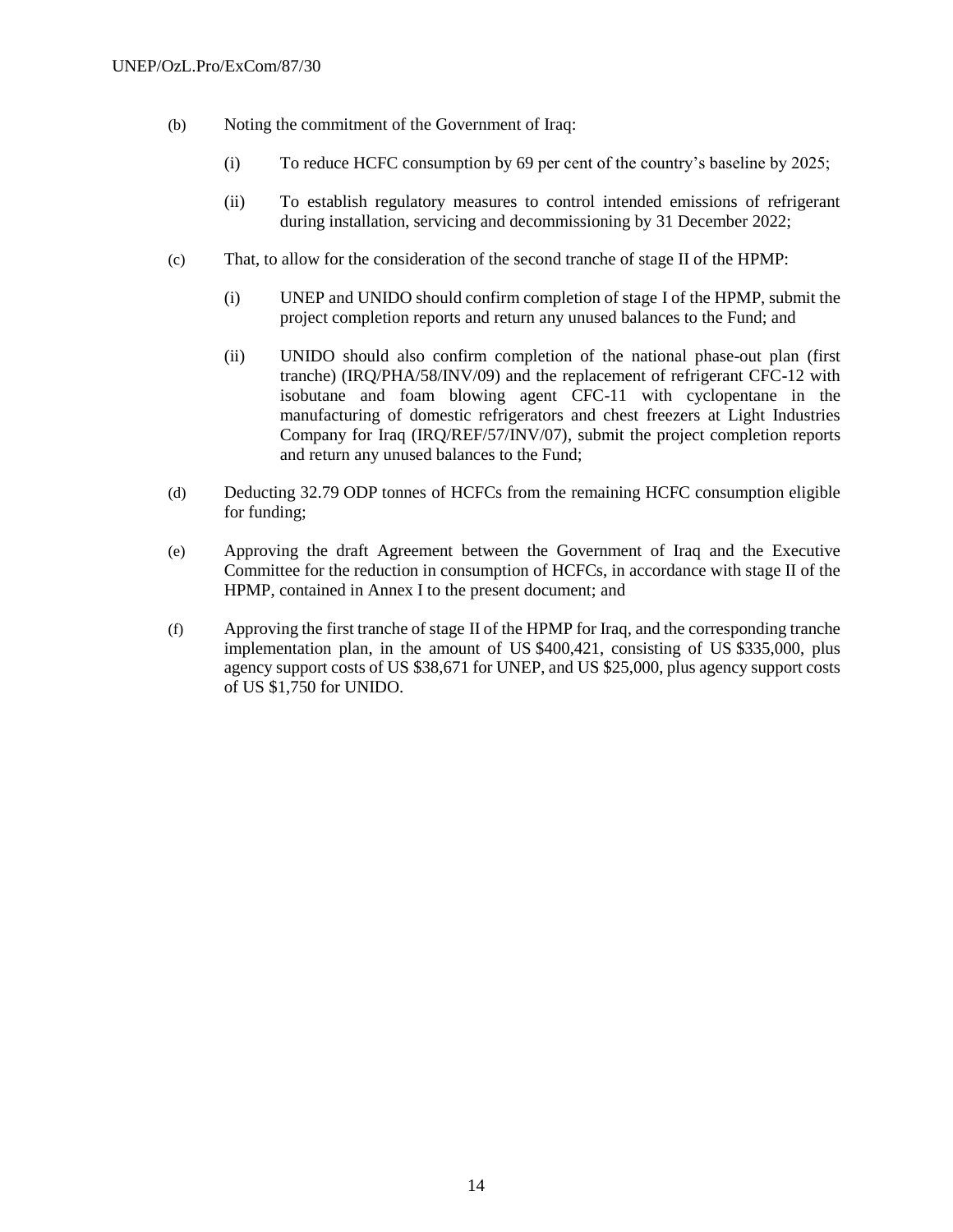#### **Annex I**

#### **DRAFT AGREEMENT BETWEEN THE GOVERNMENT OF THE REPUBLIC OF IRAQ AND THE EXECUTIVE COMMITTEE OF THE MULTILATERAL FUND FOR THE REDUCTION IN CONSUMPTION OF HYDROCHLOROFLUOROCARBONS IN ACCORDANCE WITH STAGE II OF THE HCFC PHASE-OUT MANAGEMENT PLAN**

#### **Purpose**

1. This Agreement represents the understanding of the Government of the Republic of Iraq (the "Country") and the Executive Committee with respect to the reduction of controlled use of the ozone-depleting substances (ODS) set out in Appendix 1-A ("The Substances") to a sustained level of 33.60 ODP tonnes by 1 January 2025 in compliance with Montreal Protocol schedule.

2. The Country agrees to meet the annual consumption limits of the Substances as set out in row 1.2 of Appendix 2-A ("The Targets, and Funding") in this Agreement as well as in the Montreal Protocol reduction schedule for all Substances mentioned in Appendix 1-A. The Country accepts that, by its acceptance of this Agreement and performance by the Executive Committee of its funding obligations described in paragraph 3, it is precluded from applying for or receiving further funding from the Multilateral Fund in respect to any consumption of the Substances that exceeds the level defined in row 1.2 of Appendix 2-A as the final reduction step under this Agreement for all of the Substances specified in Appendix 1-A, and in respect to any consumption of each of the Substances that exceeds the level defined in row 4.1.3 (remaining consumption eligible for funding).

3. Subject to compliance by the Country with its obligations set out in this Agreement, the Executive Committee agrees, in principle, to provide the funding set out in row 3.1 of Appendix 2-A to the Country. The Executive Committee will, in principle, provide this funding at the Executive Committee meetings specified in Appendix 3-A ("Funding Approval Schedule").

4. The Country agrees to implement this Agreement in accordance with the stage II of the HCFC phase-out management plan (HPMP) approved ("the Plan"). In accordance with sub-paragraph 5(b) of this Agreement, the Country will accept independent verification of the achievement of the annual consumption limits of the Substances as set out in row 1.2 of Appendix 2-A of this Agreement. The aforementioned verification will be commissioned by the relevant bilateral or implementing agency.

#### **Conditions for funding release**

5. The Executive Committee will only provide the Funding in accordance with the Funding Approval Schedule when the Country satisfies the following conditions at least eight weeks in advance of the applicable Executive Committee meeting set out in the Funding Approval Schedule:

- (a) That the Country has met the Targets set out in row 1.2 of Appendix 2-A for all relevant years. Relevant years are all years since the year in which this Agreement was approved. Years for which there are no due country programme implementation reports at the date of the Executive Committee meeting at which the funding request is being presented are exempted;
- (b) That the meeting of these Targets has been independently verified for all relevant years, unless the Executive Committee decided that such verification would not be required;
- (c) That the Country had submitted a Tranche Implementation Report in the form of Appendix 4-A ("Format of Tranche Implementation Reports and Plans") covering each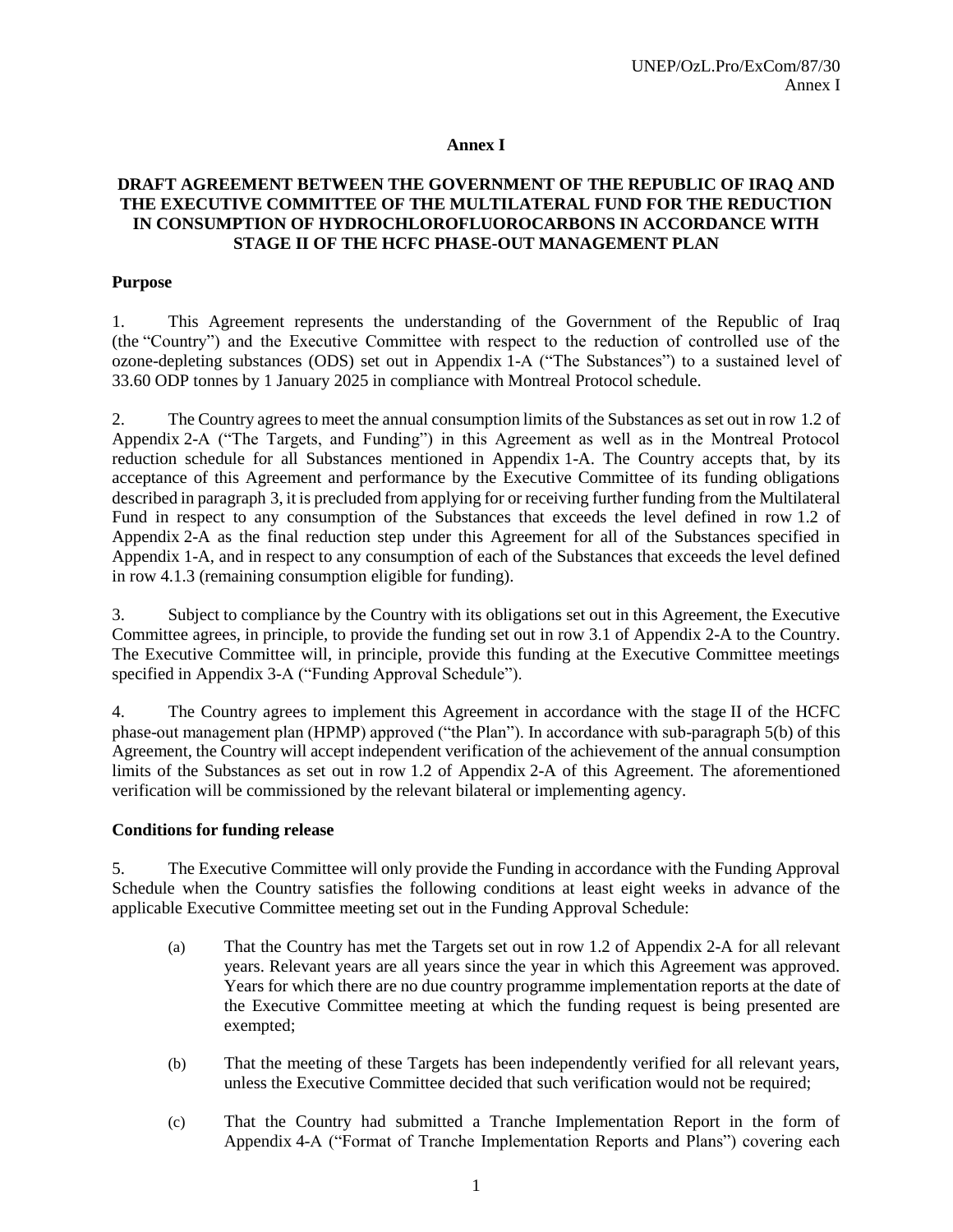previous calendar year; that it had achieved a significant level of implementation of activities initiated with previously approved tranches; and that the rate of disbursement of funding available from the previously approved tranche was more than 20 per cent; and

(d) That the Country has submitted a Tranche Implementation Plan in the form of Appendix 4-A covering each calendar year until and including the year for which the funding schedule foresees the submission of the next tranche or, in case of the final tranche, until completion of all activities foreseen.

#### **Monitoring**

6. The Country will ensure that it conducts accurate monitoring of its activities under this Agreement. The institutions set out in Appendix 5-A ("Monitoring Institutions and Roles") will monitor and report on implementation of the activities in the previous Tranche Implementation Plans in accordance with their roles and responsibilities set out in the same appendix.

#### **Flexibility in the reallocation of funds**

7. The Executive Committee agrees that the Country may have the flexibility to reallocate part or all of the approved funds, according to the evolving circumstances to achieve the smoothest reduction of consumption and phase-out of the Substances specified in Appendix 1-A:

- (a) Reallocations categorized as major changes must be documented in advance either in a Tranche Implementation Plan as foreseen in sub-paragraph 5(d) above, or as a revision to an existing Tranche Implementation Plan to be submitted eight weeks prior to any meeting of the Executive Committee, for its approval. Major changes would relate to:
	- (i) Issues potentially concerning the rules and policies of the Multilateral Fund;
	- (ii) Changes which would modify any clause of this Agreement;
	- (iii) Changes in the annual levels of funding allocated to individual bilateral or implementing agencies for the different tranches;
	- (iv) Provision of funding for activities not included in the current endorsed Tranche Implementation Plan, or removal of an activity in the Tranche Implementation Plan, with a cost greater than 30 per cent of the total cost of the last approved tranche; and
	- (v) Changes in alternative technologies, on the understanding that any submission for such a request would identify the associated incremental costs, the potential impact to the climate, and any differences in ODP tonnes to be phased out if applicable, as well as confirm that the Country agrees that potential savings related to the change of technology would decrease the overall funding level under this Agreement accordingly;
- (b) Reallocations not categorized as major changes may be incorporated in the approved Tranche Implementation Plan, under implementation at the time, and reported to the Executive Committee in the subsequent Tranche Implementation Report; and
- (c) Any remaining funds held by the bilateral or implementing agencies or the Country under the Plan will be returned to the Multilateral Fund upon completion of the last tranche foreseen under this Agreement.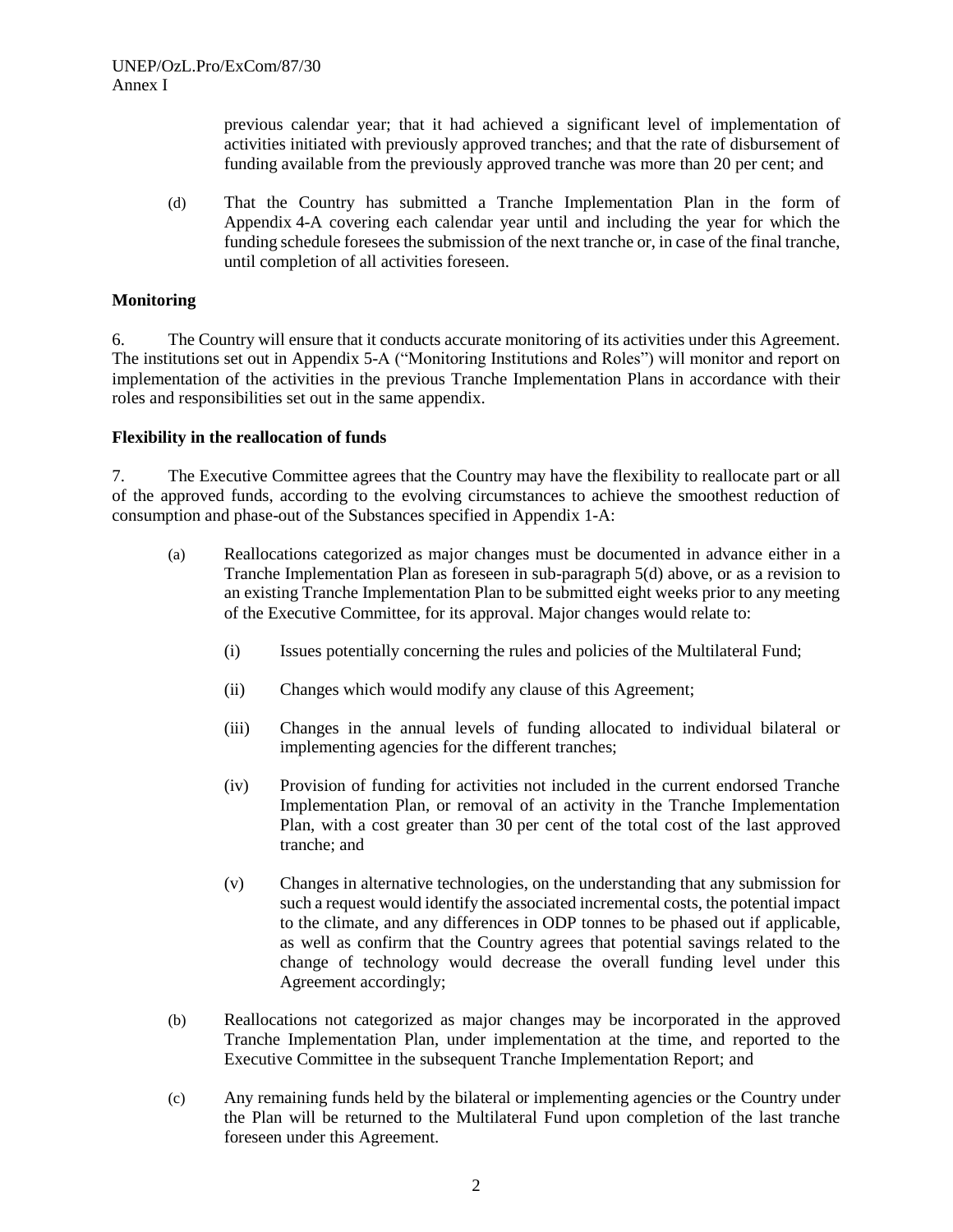#### **Considerations for the refrigeration servicing sector**

8. Specific attention will be paid to the execution of the activities in the refrigeration servicing sector included in the Plan, in particular:

- (a) The Country would use the flexibility available under this Agreement to address specific needs that might arise during project implementation; and
- (b) The Country and relevant bilateral and/or implementing agencies would take into consideration relevant decisions on the refrigeration servicing sector during the implementation of the Plan.

#### **Bilateral and implementing agencies**

9. The Country agrees to assume overall responsibility for the management and implementation of this Agreement and of all activities undertaken by it or on its behalf to fulfil the obligations under this Agreement. UNEP has agreed to be the lead implementing agency (the "Lead IA") and UNIDO has agreed to be the cooperating implementing agency (the "Cooperating IA") under the lead of the Lead IA in respect of the Country's activities under this Agreement. The Country agrees to evaluations, which might be carried out under the monitoring and evaluation work programmes of the Multilateral Fund or under the evaluation programme of the Lead IA and/or Cooperating IA taking part in this Agreement.

10. The Lead IA will be responsible for ensuring coordinated planning, implementation and reporting of all activities under this Agreement, including but not limited to independent verification as per sub-paragraph 5(b). The Cooperating IA will support the Lead IA by implementing the Plan under the overall co-ordination of the Lead IA. The role of the Lead IA and Cooperating IA is contained in Appendix 6-A and Appendix 6-B, respectively. The Executive Committee agrees, in principle, to provide the Lead IA and the Cooperating IA with the fees set out in rows 2.2 and 2.4 of Appendix 2-A.

#### **Non-compliance with the Agreement**

11. Should the Country, for any reason, not meet the Targets for the elimination of the Substances set out in row 1.2 of Appendix 2-A or otherwise does not comply with this Agreement, then the Country agrees that it will not be entitled to the Funding in accordance with the Funding Approval Schedule. At the discretion of the Executive Committee, funding will be reinstated according to a revised Funding Approval Schedule determined by the Executive Committee after the Country has demonstrated that it has satisfied all of its obligations that were due to be met prior to receipt of the next tranche of funding under the Funding Approval Schedule. The Country acknowledges that the Executive Committee may reduce the amount of the Funding by the amount set out in Appendix 7-A ("Reductions in Funding for Failure to Comply") in respect of each ODP kg of reductions in consumption not achieved in any one year. The Executive Committee will discuss each specific case in which the Country did not comply with this Agreement, and take related decisions. Once decisions are taken, the specific case of non-compliance with this Agreement will not be an impediment for the provision of funding for future tranches as per paragraph 5 above.

12. The Funding of this Agreement will not be modified on the basis of any future Executive Committee decisions that may affect the funding of any other consumption sector projects or any other related activities in the Country.

13. The Country will comply with any reasonable request of the Executive Committee, the Lead IA and the Cooperating IA to facilitate implementation of this Agreement. In particular, it will provide the Lead IA and the Cooperating IA with access to the information necessary to verify compliance with this Agreement.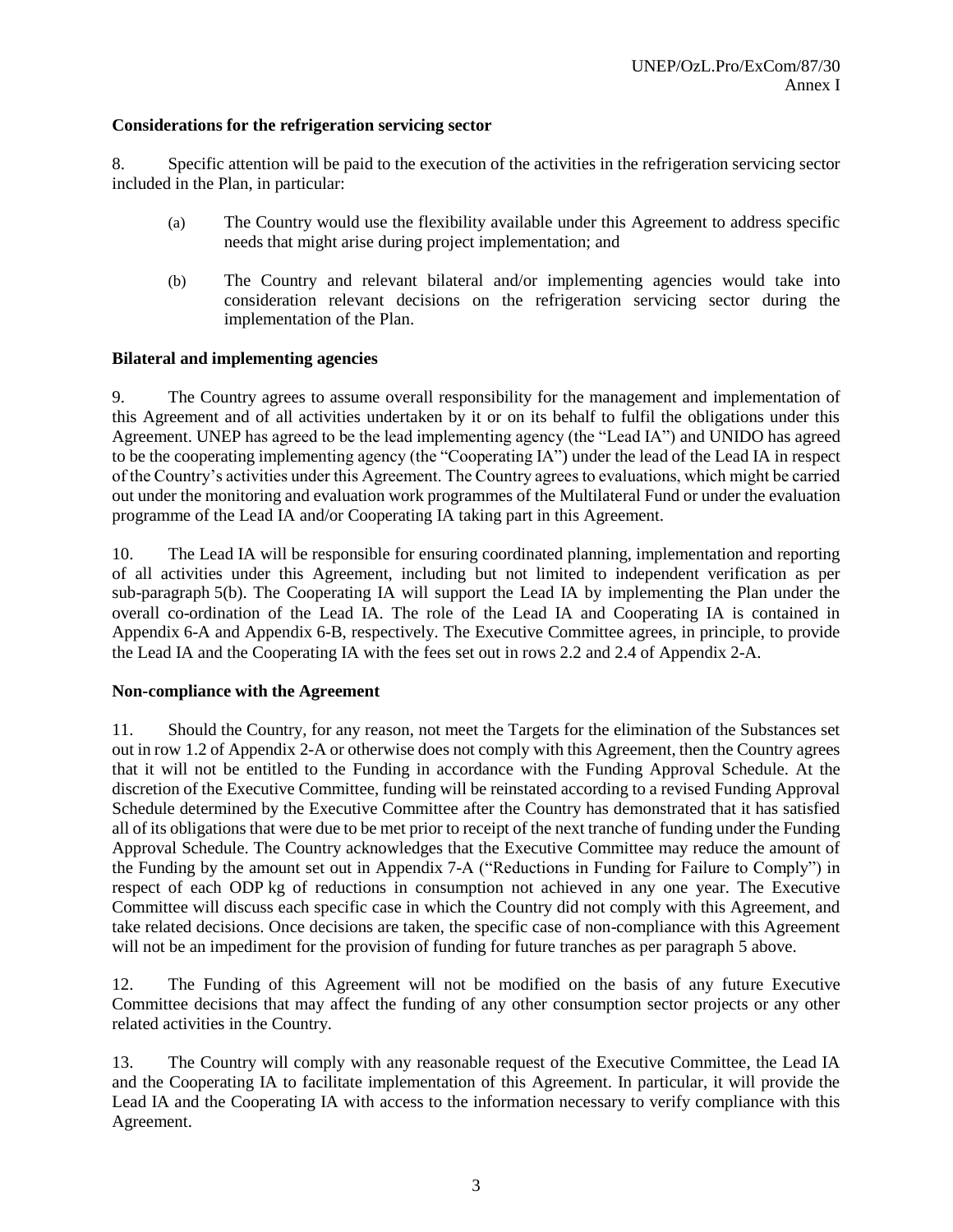#### **Date of completion**

14. The completion of the Plan and the associated Agreement will take place at the end of the year following the last year for which a maximum allowable total consumption level has been specified in Appendix 2-A. Should at that time there still be activities that are outstanding, and which were foreseen in the last Tranche Implementation Plan and its subsequent revisions as per sub-paragraph 5(d) and paragraph 7, the completion of the Plan will be delayed until the end of the year following the implementation of the remaining activities. The reporting requirements as per sub-paragraphs 1(a), 1(b), 1(d), and 1(e) of Appendix 4-A will continue until the time of the completion of the Plan unless otherwise specified by the Executive Committee.

## **Validity**

15. All of the conditions set out in this Agreement are undertaken solely within the context of the Montreal Protocol and as specified in this Agreement. All terms used in this Agreement have the meaning ascribed to them in the Montreal Protocol unless otherwise defined herein.

16. This Agreement may be modified or terminated only by mutual written agreement of the Country and the Executive Committee of the Multilateral Fund.

#### **APPENDICES**

#### **APPENDIX 1-A: THE SUBSTANCES**

| Substance | Annex | Group | Starting point for aggregate<br>reductions in consumption |  |
|-----------|-------|-------|-----------------------------------------------------------|--|
|           |       |       | (ODP tonnes)                                              |  |
| HCFC-22   |       |       | 108.38                                                    |  |

#### **APPENDIX 2-A: THE TARGETS, AND FUNDING**

| <b>Row</b> | <b>Particulars</b>                                                                 | 2021    | 2022    | 2023      | 2024     | 2025    | <b>Total</b> |  |
|------------|------------------------------------------------------------------------------------|---------|---------|-----------|----------|---------|--------------|--|
| 1.1        | Montreal Protocol reduction                                                        | 70.46   | 70.46   | 70.46     | 70.46    | 35.23   | n/a          |  |
|            | schedule of Annex C, Group I                                                       |         |         |           |          |         |              |  |
|            | substances (ODP tonnes)                                                            |         |         |           |          |         |              |  |
| 1.2        | Maximum allowable total                                                            | 66.40   | 66.40   | 66.40     | 66.40    | 33.60   | n/a          |  |
|            | consumption of Annex C,                                                            |         |         |           |          |         |              |  |
|            | Group I substances                                                                 |         |         |           |          |         |              |  |
|            | (ODP tonnes)                                                                       |         |         |           |          |         |              |  |
| 2.1        | Lead IA (UNEP) agreed                                                              | 335,000 | 585,000 | 655,000   | $\Omega$ | 265,000 | 1,840,000    |  |
|            | funding $(US \$                                                                    |         |         |           |          |         |              |  |
| 2.2        | Support costs for Lead IA                                                          | 38,671  | 67,529  | 75,610    | $\Omega$ | 30,590  | 212,400      |  |
|            | $(US \$                                                                            |         |         |           |          |         |              |  |
| 2.3        | Cooperating IA (UNIDO)                                                             | 25,000  | 320,000 | 355,000   | $\theta$ | 210,000 | 910,000      |  |
|            | agreed funding (US \$)                                                             |         |         |           |          |         |              |  |
| 2.4        | <b>Support costs for Cooperating</b>                                               | 1,750   | 22,400  | 24,850    | $\Omega$ | 14,700  | 63,700       |  |
|            | IA (US $\$ )                                                                       |         |         |           |          |         |              |  |
| 3.1        | Total agreed funding (US \$)                                                       | 360,000 | 905,000 | 1,010,000 | $\Omega$ | 475,000 | 2,750,000    |  |
| 3.2        | Total support costs (US \$)                                                        | 40,421  | 89,929  | 100,460   | 0        | 45,290  | 276,100      |  |
| 3.3        | Total agreed costs (US \$)                                                         | 400,421 | 994,929 | 1,110,460 | 0        | 520,290 | 3,026,100    |  |
| 4.1.1      | Total phase-out of HCFC-22 agreed to be achieved under this Agreement (ODP tonnes) |         |         |           |          |         |              |  |
| 4.1.2      | Phase-out of HCFC-22 to be achieved in the previous stage (ODP tonnes)             |         |         |           |          |         |              |  |
| 4.1.3      | Remaining eligible consumption for HCFC-22 (ODP tonnes)                            |         |         |           |          |         |              |  |

\* Date of completion of stage I as per stage I Agreement: 31 December 2021.

\*\*Includes 14.98 ODP tonnes funded under stage I, and 27.01 ODP tonnes phased out by the Government of Iraq without Multilateral Fund assistance.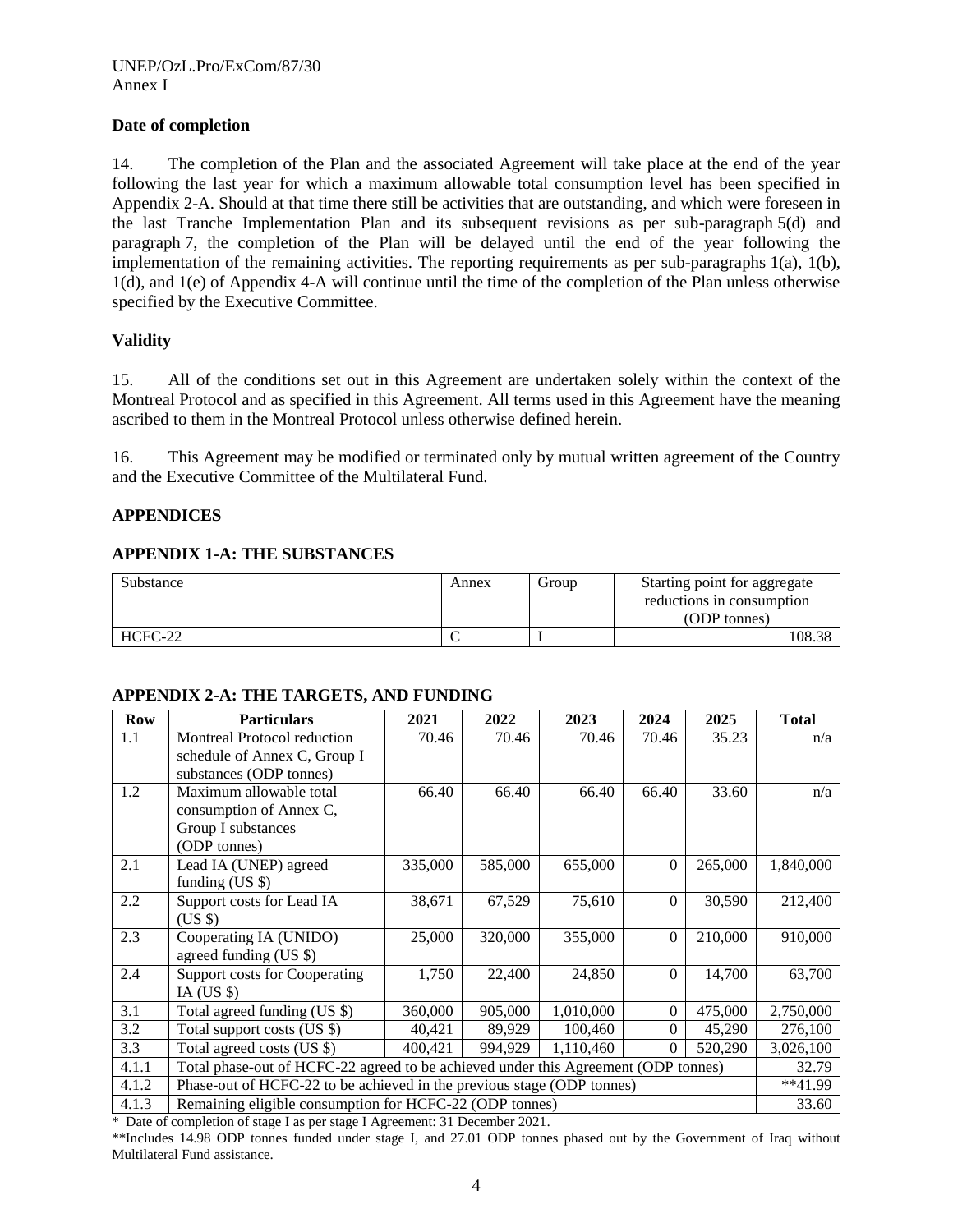#### **APPENDIX 3-A: FUNDING APPROVAL SCHEDULE**

1. Funding for the future tranches will be considered for approval at the second meeting of the year specified in Appendix 2-A.

#### **APPENDIX 4-A: FORMAT OF TRANCHE IMPLEMENTATION REPORTS AND PLANS**

1. The submission of the Tranche Implementation Report and Plans for each tranche request will consist of five parts:

- (a) A narrative report, with data provided by tranche, describing the progress achieved since the previous report, reflecting the situation of the Country in regard to phase-out of the Substances, how the different activities contribute to it, and how they relate to each other. The report should include the amount of ODS phased out as a direct result from the implementation of activities, by substance, and the alternative technology used and the related phase-in of alternatives, to allow the Secretariat to provide to the Executive Committee information about the resulting change in climate relevant emissions. The report should further highlight successes, experiences, and challenges related to the different activities included in the Plan, reflecting any changes in the circumstances in the Country, and providing other relevant information. The report should also include information on and justification for any changes vis-à-vis the previously submitted Tranche Implementation Plan(s), such as delays, uses of the flexibility for reallocation of funds during implementation of a tranche, as provided for in paragraph 7 of this Agreement, or other changes;
- (b) An independent verification report of the Plan results and the consumption of the Substances, as per sub-paragraph 5(b) of the Agreement. If not decided otherwise by the Executive Committee, such a verification has to be provided together with each tranche request and will have to provide verification of the consumption for all relevant years as specified in sub-paragraph 5(a) of the Agreement for which a verification report has not yet been acknowledged by the Committee;
- (c) A written description of the activities to be undertaken during the period covered by the requested tranche, highlighting implementation milestones, the time of completion and the interdependence of the activities, and taking into account experiences made and progress achieved in the implementation of earlier tranches; the data in the plan will be provided by calendar year. The description should also include a reference to the overall Plan and progress achieved, as well as any possible changes to the overall Plan that are foreseen. The description should also specify and explain in detail such changes to the overall plan. This description of future activities can be submitted as a part of the same document as the narrative report under sub-paragraph (b) above;
- (d) A set of quantitative information for all Tranche Implementation Reports and Plans, submitted through an online database; and
- (e) An Executive Summary of about five paragraphs, summarizing the information of the above sub-paragraphs  $1(a)$  to  $1(d)$ .

2. In the event that in a particular year two stages of the HPMP are being implemented in parallel, the following considerations should be taken in preparing the Tranche Implementation Reports and Plans: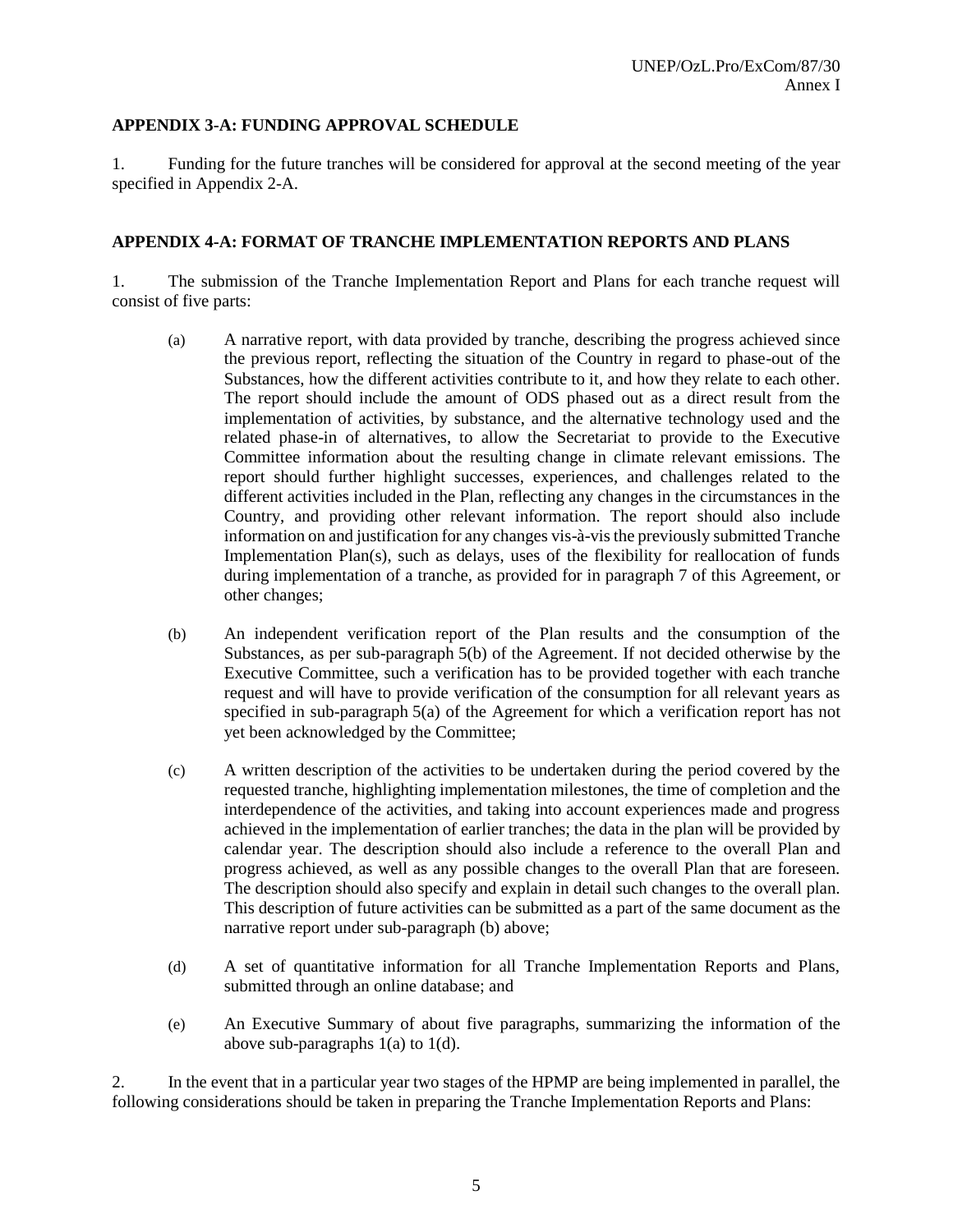#### UNEP/OzL.Pro/ExCom/87/30 Annex I

- (a) The Tranche Implementation Reports and Plans referred to as part of this Agreement, will exclusively refer to activities and funds covered by this Agreement; and
- (b) If the stages under implementation have different HCFC consumption targets under Appendix 2-A of each Agreement in a particular year, the lower HCFC consumption target will be used as reference for compliance with these Agreements and will be the basis for the independent verification.

# **APPENDIX 5-A: MONITORING INSTITUTIONS AND ROLES**

1. The National Ozone Center (NOC) is an integral part of the Ministry of Health and Environment under the direct responsibility of the Deputy Minister for Environmental Affairs and will be responsible for implementing, coordinating, monitoring and reporting progress on the activities under the HPMP, including developing policy measures, conducting training programmes, providing technical assistance, and awareness-raising activities.

2. Based on the experience and lessons learnt from the implementation of stage I, and taking into consideration the complex nature of the HPMP in the Iraqi context that requires interdepartmental support, close tracking and continuous monitoring of activities, as well as broad and sustained awareness and support of the civil society, the coordination and management of the Plan will be supported by a multidisciplinary, interdepartmental committee.

3. Under direct supervision of the NOC, a project management unit (PMU) will be established to provide support to the NOC and to the independent verifier in the verification process (e.g., meetings with relevant stakeholders, data collection coordination, and input on review findings).

4. The PMU coordinator will be responsible for the direct management of the PMU. He takes the role of coordinating non-Governmental stakeholders as well as the Government departments for the implementation of HPMP activities.

5. While the main responsibility for data gathering, analysis and reporting remains with the NOC, in some cases the PMU participates in collecting and analyzing consumption data pertaining to the controlled substances associated with HPMP implementation.

6. Verification and reporting: based on discussion with the Country, the Lead IA should mandate an independent organization to carry out the annual verification of the Plan results and the consumption of the Substances mentioned in Appendix 1-A and this independent monitoring programme.

# **APPENDIX 6-A: ROLE OF THE LEAD IMPLEMENTING AGENCY**

- 1. The Lead IA will be responsible for a range of activities, including at least the following:
	- (a) Ensuring performance and financial verification in accordance with this Agreement and with its specific internal procedures and requirements as set out in the Country's HPMP;
	- (b) Assisting the Country in preparation of the Tranche Implementation Reports and Plans as per Appendix 4-A;
	- (c) Providing independent verification to the Executive Committee that the Targets have been met and associated tranche activities have been completed as indicated in the Tranche Implementation Plan consistent with Appendix 4-A;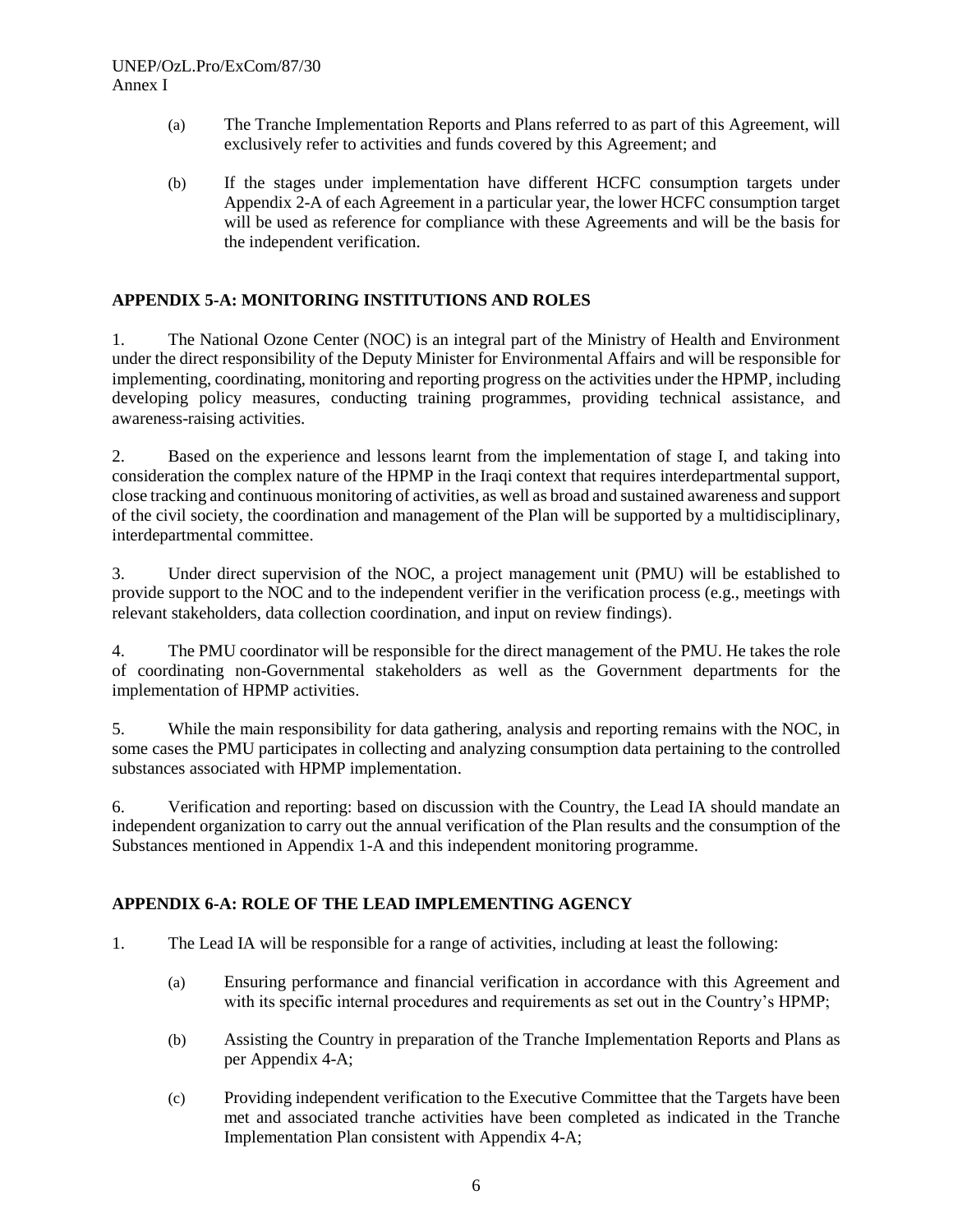- (d) Ensuring that the experiences and progress is reflected in updates of the overall plan and in future Tranche Implementation Plans consistent with sub-paragraphs  $1(c)$  and  $1(d)$  of Appendix 4-A;
- (e) Fulfilling the reporting requirements for the Tranche Implementation Reports and Plans and the overall plan as specified in Appendix 4-A for submission to the Executive Committee, and should include the activities implemented by the Cooperating IA;
- (f) In the event that the last funding tranche is requested one or more years prior to the last year for which a consumption target had been established, annual tranche implementation reports and, where applicable, verification reports on the current stage of the Plan should be submitted until all activities foreseen had been completed and HCFC consumption targets had been met;
- (g) Ensuring that appropriate independent technical experts carry out the technical reviews;
- (h) Carrying out required supervision missions;
- (i) Ensuring the presence of an operating mechanism to allow effective, transparent implementation of the Tranche Implementation Plan and accurate data reporting;
- (j) Co-ordinating the activities of the Cooperating IA, and ensuring appropriate sequence of activities;
- (k) In case of reductions in funding for failure to comply in accordance with paragraph 11 of the Agreement, to determine, in consultation with the Country and the Cooperating IA, the allocation of the reductions to the different budget items and to the funding of the Lead IA and each Cooperating IA;
- (l) Ensuring that disbursements made to the Country are based on the use of the indicators;
- (m) Providing assistance with policy, management and technical support when required;
- (n) Reaching consensus with the Cooperating IA on any planning, co-ordination and reporting arrangements required to facilitate the implementation of the Plan; and
- (o) Timely releasing funds to the Country/participating enterprises for completing the activities related to the project.

2. After consultation with the Country and taking into account any views expressed, the Lead IA will select and mandate an independent entity to carry out the verification of the HPMP results and the consumption of the Substances mentioned in Appendix 1-A, as per sub-paragraph 5(b) of the Agreement and sub-paragraph 1(b) of Appendix 4-A.

#### **APPENDIX 6-B: ROLE OF THE COOPERATING IMPLEMENTING AGENCIES**

1. The Cooperating IA will be responsible for a range of activities. These activities are specified in the Plan, including at least the following:

- (a) Providing assistance for policy development when required;
- (b) Assisting the Country in the implementation and assessment of the activities funded by the Cooperating IA, and refer to the Lead IA to ensure a co-ordinated sequence in the activities;